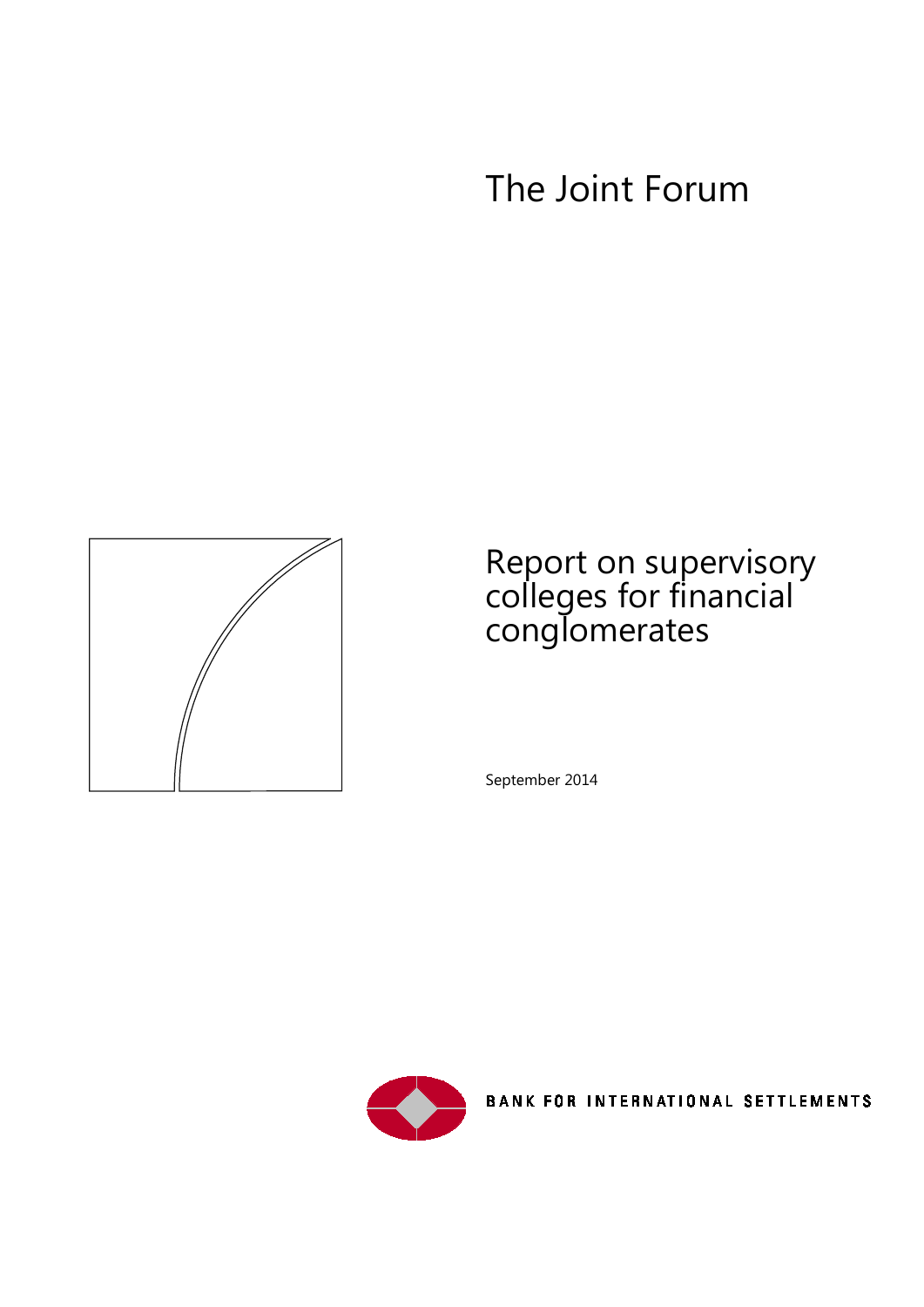This publication is available on the BIS website [\(www.bis.org\)](http://www.bis.org/).

*© Bank for International Settlements 2014. All rights reserved. Brief excerpts may be reproduced or translated provided the source is stated.*

ISBN 978-92-9131-584-0 (print) ISBN 978-92-9131-635-9 (online)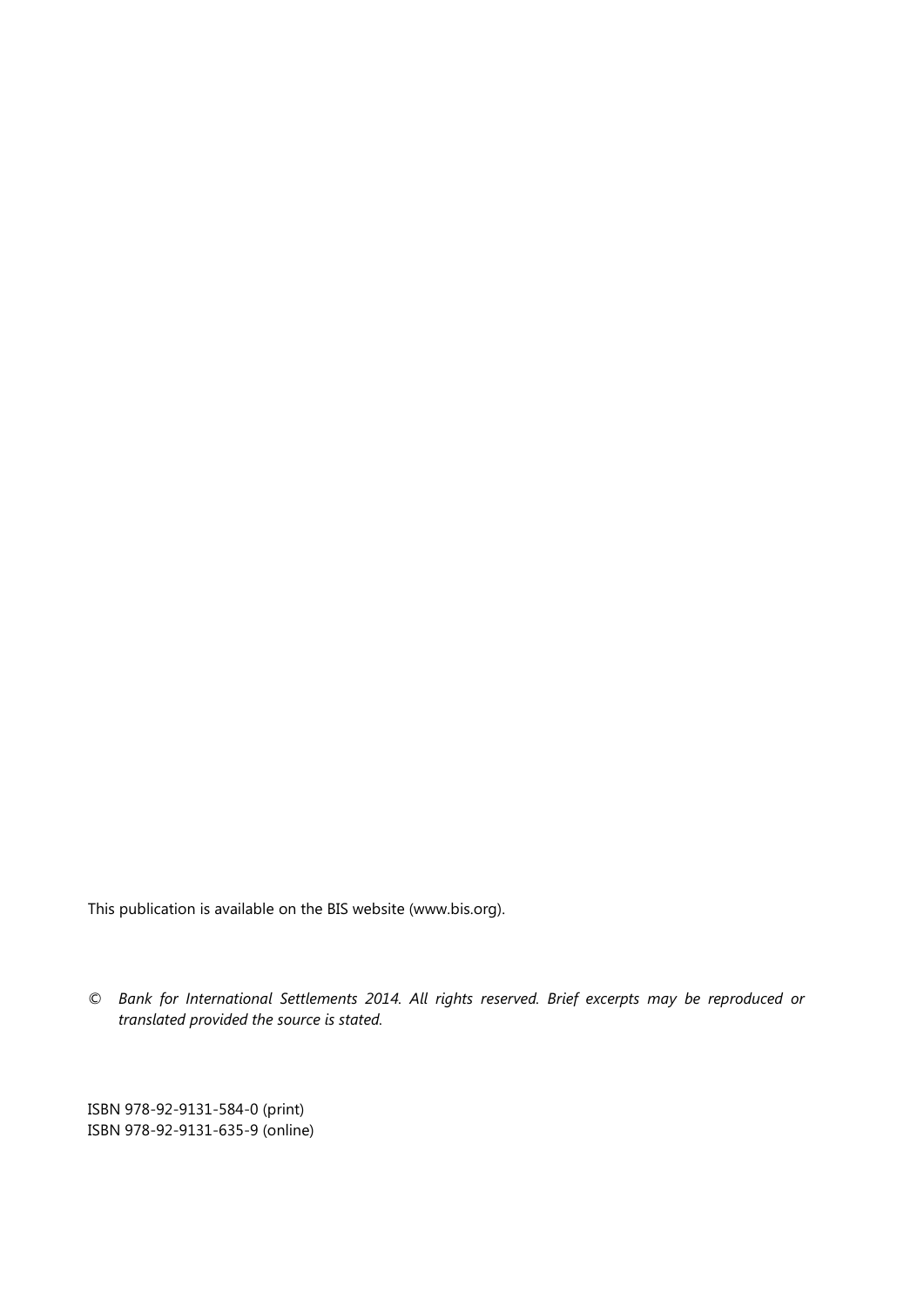# The Joint Forum

BASEL COMMITTEE ON BANKING SUPERVISION (BCBS) INTERNATIONAL ORGANIZATION OF SECURITIES COMMISSIONS (IOSCO) INTERNATIONAL ASSOCIATION OF INSURANCE SUPERVISORS (IAIS) C/O BANK FOR INTERNATIONAL SETTLEMENTS CH-4002 BASEL , SWITZERLAND

# Report on supervisory colleges for financial conglomerates

September 2014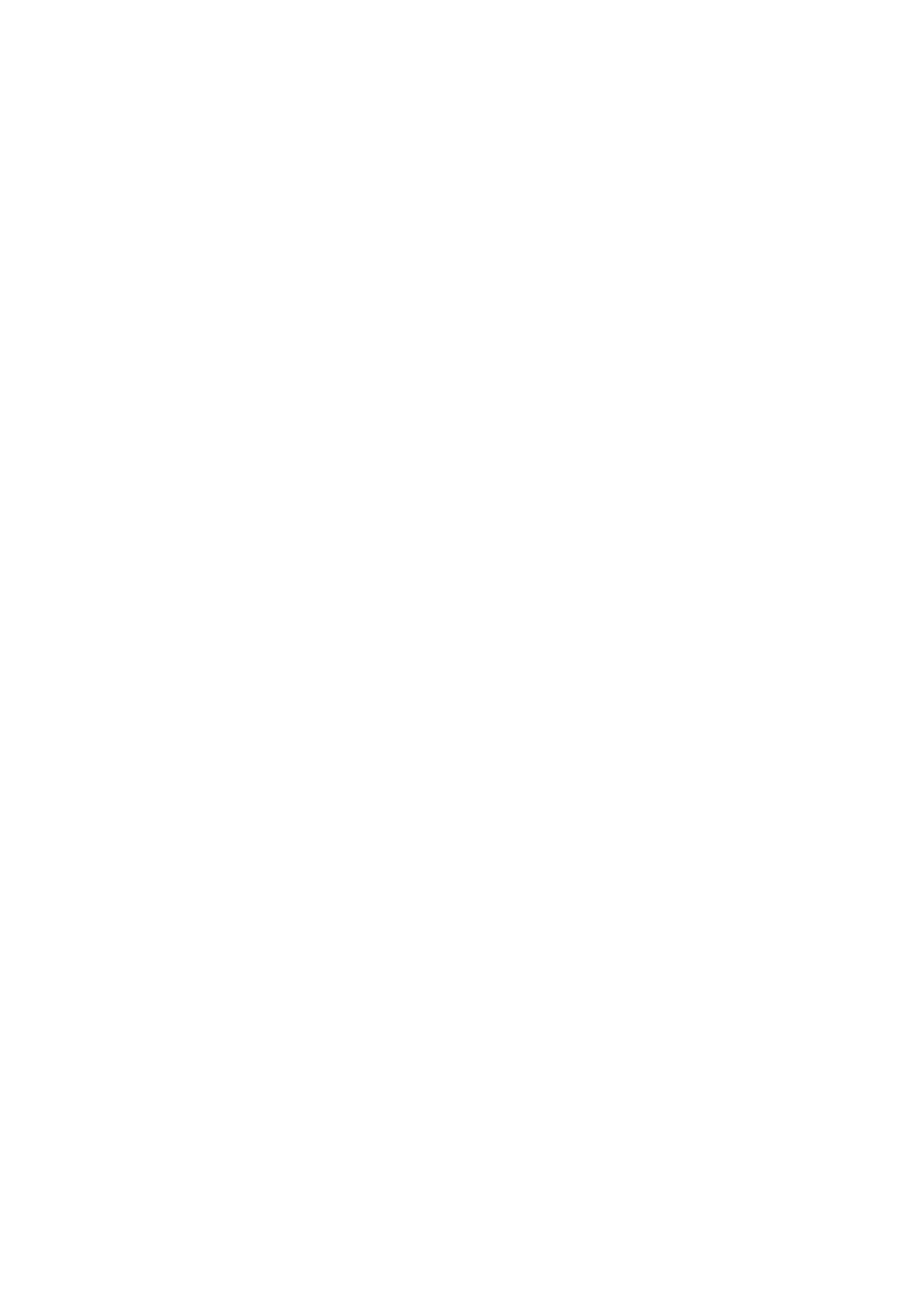The Joint Forum was established in 1996 under the aegis of the Basel Committee on Banking Supervision (BCBS), the International Organization of Securities Commissions (IOSCO) and the International Association of Insurance Supervisors (IAIS) to deal with issues common to/across the banking, securities and insurance sectors, including the regulation of financial conglomerates. The Joint Forum comprises an equal number of senior bank, insurance and securities supervisors representing each supervisory constituency. The Basel Committee Secretariat supports the work of the Joint Forum, which is chaired by Thomas Schmitz-Lippert, Executive Director, Federal Financial Supervisory Authority, Germany. Previous publications can be reached at the Joint Forum web site (www.bis.org/bcbs/jointforum.htm).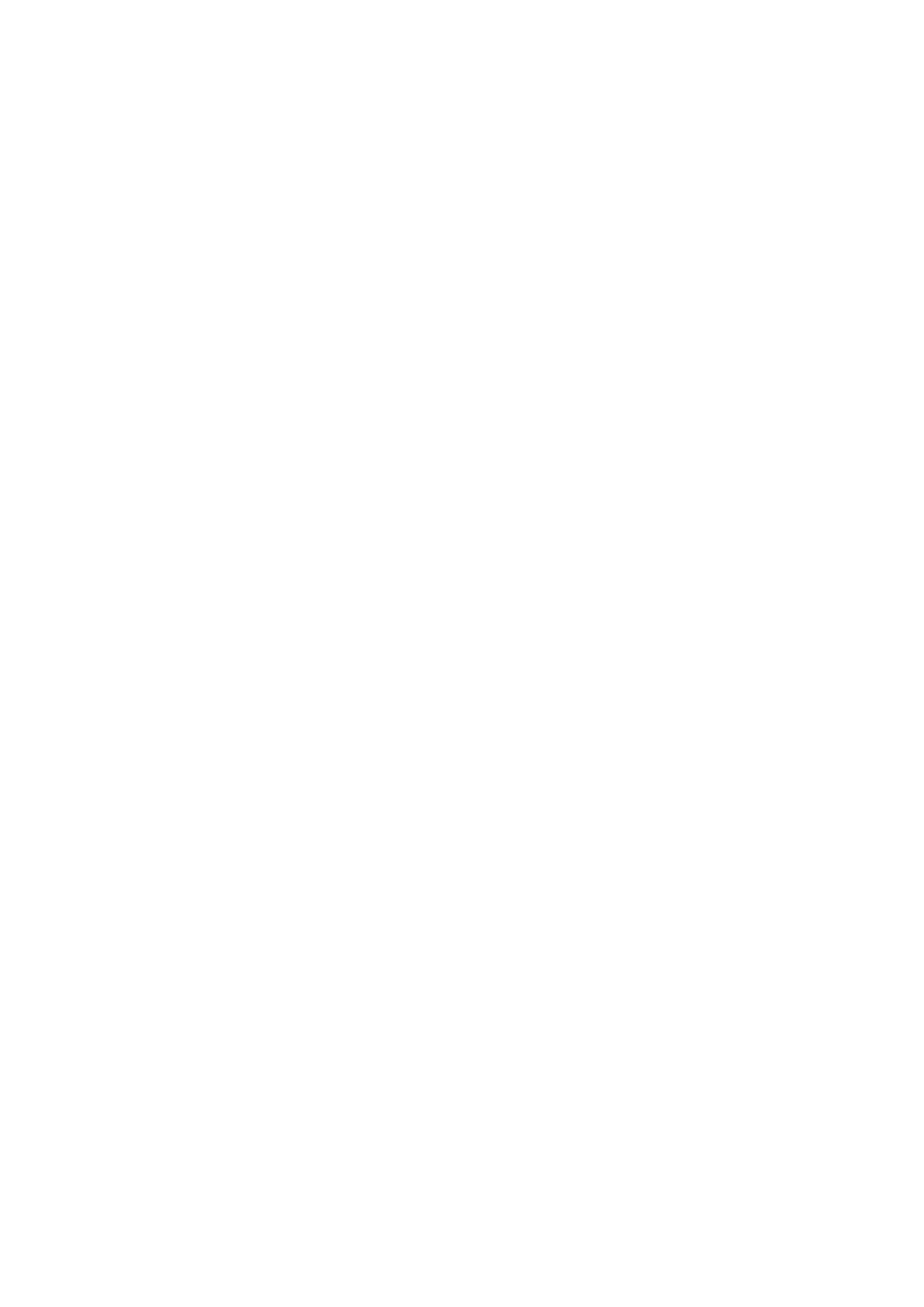## Contents

| I.   |                |  |  |  |  |  |
|------|----------------|--|--|--|--|--|
| Π.   |                |  |  |  |  |  |
|      | 1.             |  |  |  |  |  |
|      | 2.             |  |  |  |  |  |
| III. |                |  |  |  |  |  |
|      |                |  |  |  |  |  |
|      | 2.             |  |  |  |  |  |
|      | $\mathbf{3}$ . |  |  |  |  |  |
|      | 4.             |  |  |  |  |  |
|      | 5.             |  |  |  |  |  |
|      | 6.             |  |  |  |  |  |
|      | 7 <sub>1</sub> |  |  |  |  |  |
|      | 8.             |  |  |  |  |  |
| IV.  |                |  |  |  |  |  |
|      |                |  |  |  |  |  |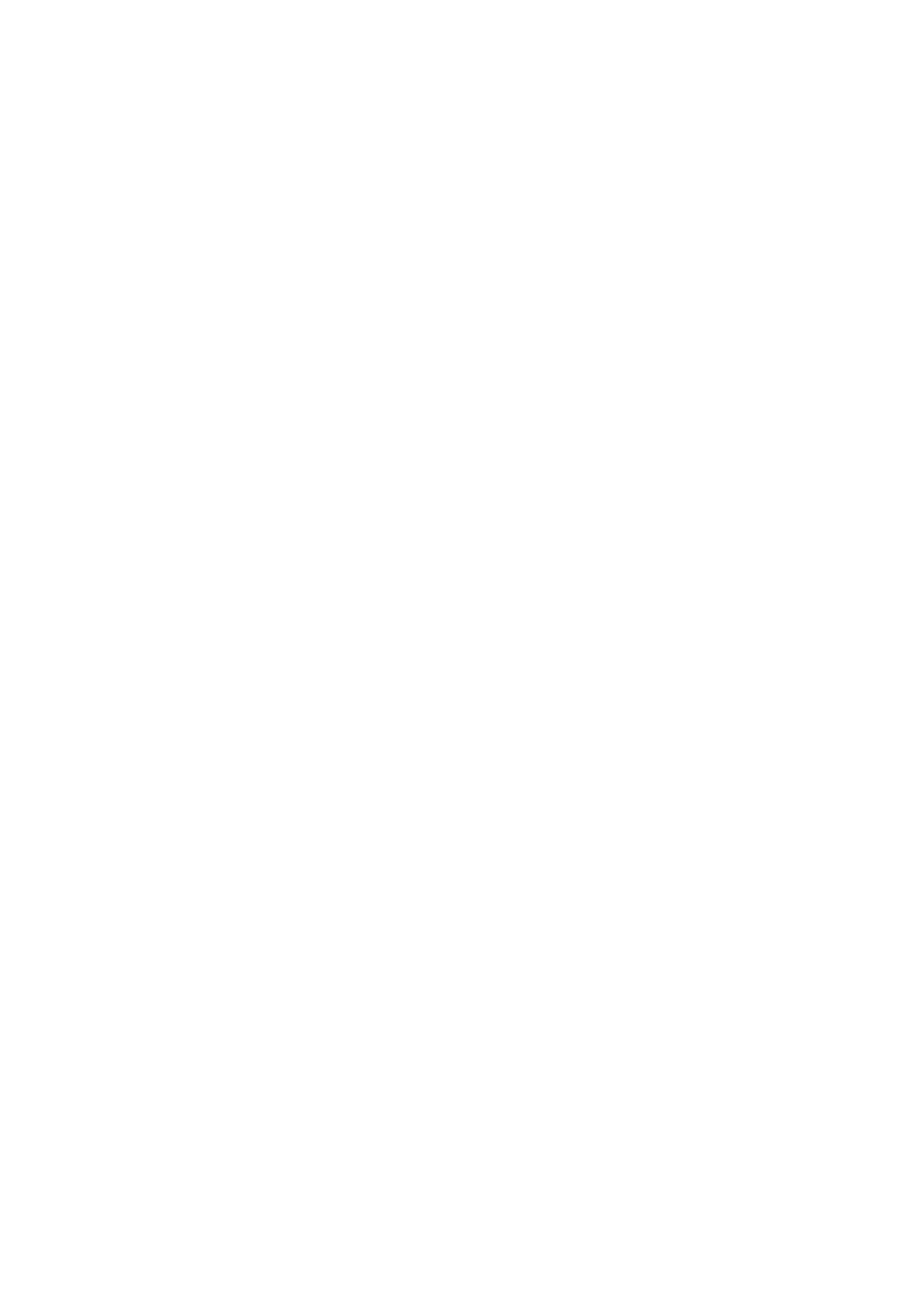## Report on supervisory colleges for financial conglomerates: results of survey of Joint Forum members

## <span id="page-8-0"></span>I. Executive summary

The Joint Forum undertook a self-assessment survey of Joint Forum members on supervisory colleges for financial conglomerates (FCs). The aim was to find out how far cross-sectoral issues and specific questions related to FCs are effectively addressed within supervisory colleges. This stocktaking exercise also provides information on the implementation of the Joint Forum Principles for the Supervision of Financial Conglomerates (the Principles<sup>[1](#page-8-1)</sup>), and in particular Principle 6 relating to supervisory cooperation, coordination and information-sharing.

Fourteen jurisdictions responded to the survey. In general, most of the respondents have a set of principles in place for FC supervision including identification, supplementary supervision, intra-group transactions, concentration, risk management and governance monitoring. Even though the nature and format of college meetings and the review of cross-sectoral issues may differ among jurisdictions, most of the respondents cover cross-sectoral aspects and have MoUs or coordination arrangements in place. For example, in many cases, cross-sectoral issues are addressed in sectoral colleges by having part of the meeting address issues related to sub-categories of activity in the conglomerates. The supervisors responsible for monitoring these other sectors of activity participate in the relevant part of the meeting. Meetings generally take place annually, and are supplemented with regular web-based communication. Therefore, the majority of the jurisdictions that responded to the survey were of the view that crosssectoral issues are generally adequately and effectively reviewed within FC supervisory colleges or sectoral supervisory colleges.

Some aspects of approaches and practices vary across jurisdictions:

- There are disparities between the types of FC in different jurisdictions, particularly with regard to the number and the size of FCs.
- Crisis management issues are only partly covered by the jurisdictions in both the legal/supervision framework for FCs and in supervisory colleges.
- Some jurisdictions noted a lack of coordinated enforcement actions regarding cross-sectoral aspects or had encountered difficulties with information-sharing during a stress period.

The Joint Forum identified some gaps and issues from the survey exercise:

- 1. Not all jurisdictions seem to have in place:
	- A specific FC supervision framework;
	- Coordination agreements with other supervisors of FCs on a cross-sectoral level;
	- Coordinating arrangements or processes for on-site and off-site supervision with other domestic or international supervisors; and

<span id="page-8-1"></span><sup>1</sup> Joint Forum, *Principles for the supervision of financial conglomerates*, September 2012.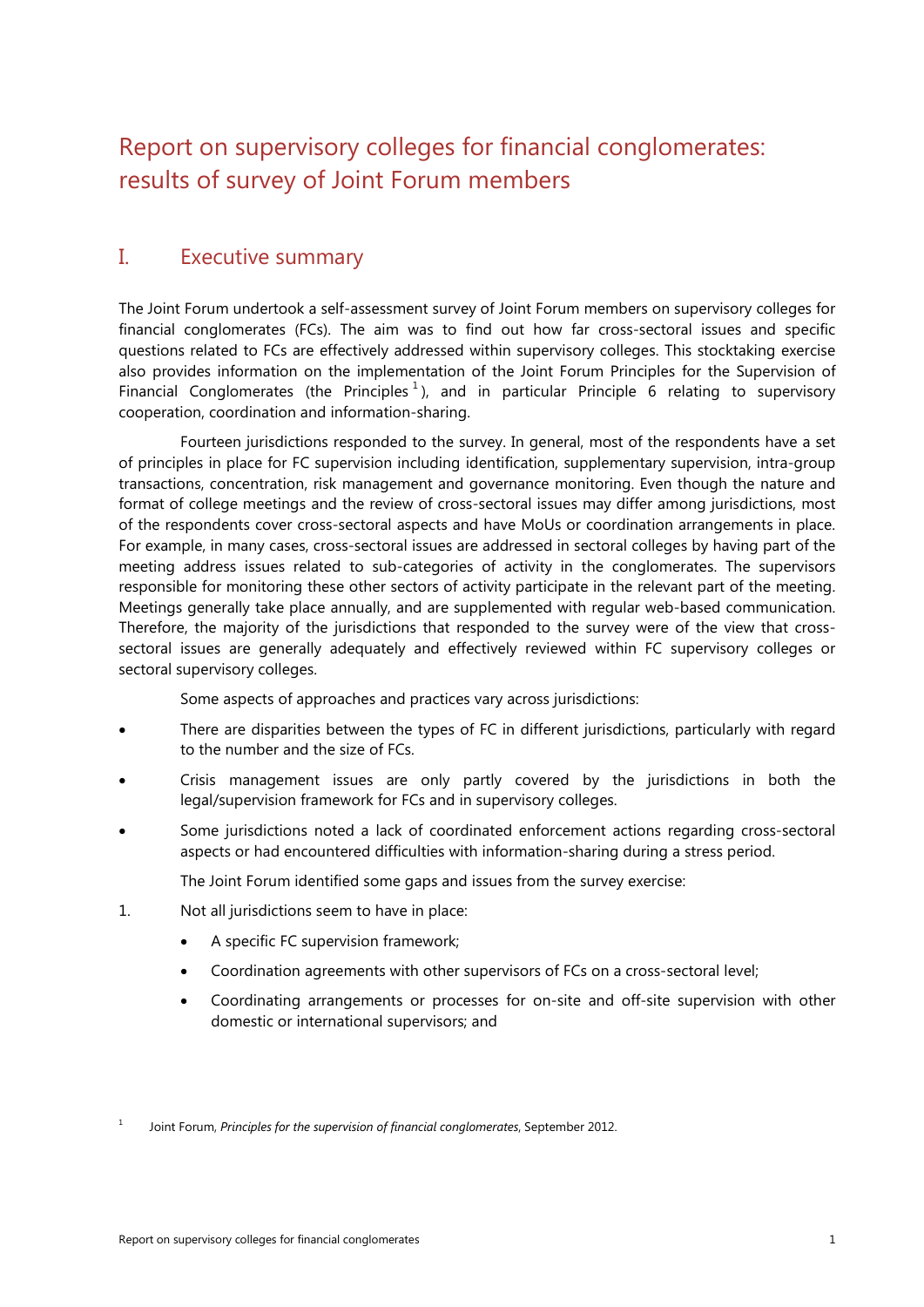- Established arrangements or processes for taking enforcement actions with other domestic or international authorities.
- 2. There appear to be insufficient specific mechanisms for supervisory cooperation and coordination in periods of crisis/stress, thereby possibly hindering effective intervention in times of crisis.
- 3. There may be scope for regulatory arbitrage owing to differences in the regulatory and supervisory framework for FCs, although no specific examples of regulatory arbitrage were mentioned in the survey responses.

In conclusion, although the Joint Forum identified from the survey several gaps and issues in relation to the implementation of Principle 6, the Joint Forum notes the general progress that has been made in this area since its previous study in 2011. One of the reasons for this progress may be that the Principles issued by the Joint Forum in 2012 have promoted enhancements to FC supervision across jurisdictions. Therefore, the Joint Forum is of the view that jurisdictions should be allowed time to make further progress with their implementation of the Principles. The Joint Forum plans to revisit the gaps identified and issues raised in relation to the implementation of the Principles in a year's time.

## <span id="page-9-0"></span>II. Introduction

## <span id="page-9-1"></span>1. Background

The Joint Forum, in its January 2010 report on the *Review of the Differentiated Nature and Scope of Financial Regulation<sup>[2](#page-9-2)</sup>* (DNSR report), recommended that the BCBS, IOSCO, and IAIS work together to enhance the consistency of supervisory colleges across sectors and ensure that cross-sectoral issues are effectively reviewed within supervisory colleges, where needed and not already in place (Recommendation no 6).

In 2011, the Joint Forum carried out a pilot study to assess how the recommendations from the DNSR report have been implemented and in early 2012 provided its Parent Committees with an internal report (*Update on Progress in Implementing the Recommendations of the DNSR report*). This report summarised progress in implementing the DNSR recommendations and noted that, while progress has been made in implementing almost all recommendations, little progress had been made on work on supervisory colleges or, more precisely, that some progress on supervisory colleges has been made by IAIS, BCBS and IOSCO but not on a cross-sectoral basis.

Furthermore, the Joint Forum published in September 2012 the Principles for the Supervision of Financial Conglomerates (the Principles) with, among others, a principle that stresses the importance of supervisory cooperation, coordination and information-sharing: Principle 6: *Supervisors should establish a process to confirm the roles and responsibilities of each supervisor in supervising the financial conglomerate, and to ensure efficient and effective information-sharing, cooperation and coordination in the supervision of the financial conglomerate.* 

The subsequent implementation criteria 6(c) and explanatory comment 6.4 underline that supervisory colleges provide an effective mechanism for supervisory cooperation and coordination while recognising that other mechanisms are also important.

<span id="page-9-2"></span><sup>2</sup> Joint Forum, *Review of the Differentiated Nature and Scope of Financial Regulation*, January 2010.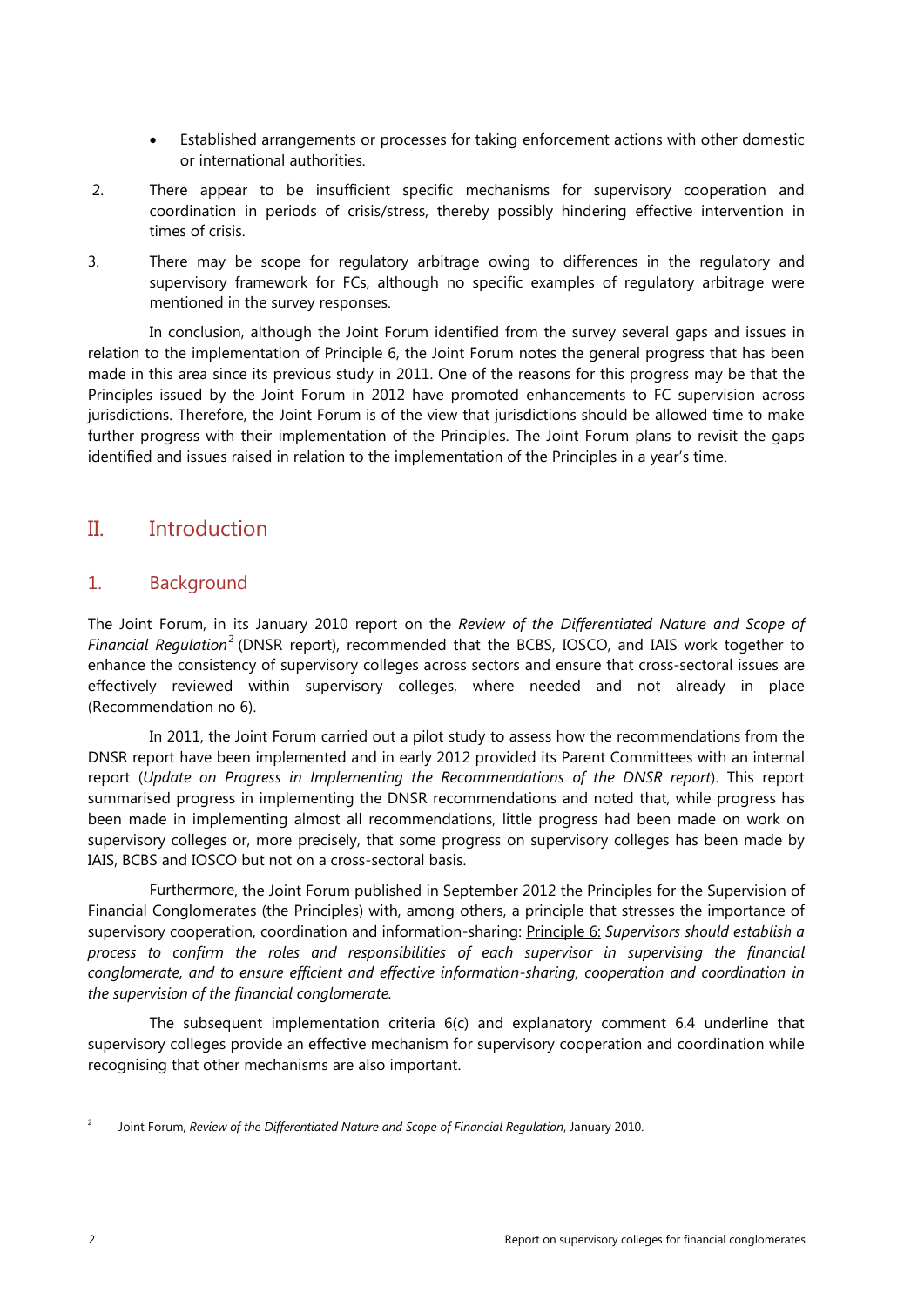## <span id="page-10-0"></span>2. Objective

With this background, the Joint Forum approved a survey questionnaire that was sent to all Joint Forum members in June 201[3](#page-10-3).<sup>3</sup> The aim was to find out how far cross-sectoral issues and specific questions related to FCs are effectively addressed within supervisory colleges. This stocktaking exercise would also provide information on the implementation of the Principles, and in particular Principle 6 relating to supervisory cooperation, coordination and information-sharing.

The questions in the survey focused more on the legislative mandates, rules and supervisory requirements than actual practice in relation to coverage of FCs in supervisory colleges. The analysis is based on self-assessment by each participating jurisdiction; hence no firm conclusions should be drawn from responses to the survey regarding the assessment of compliance with Principle 6.

## <span id="page-10-1"></span>III. Survey responses

In total, 1[4](#page-10-4) members<sup>4</sup> provided responses. However, not all questions were answered by all jurisdictions, so that the number of jurisdictions indicated in the summary below does not always add up to 14 for all questions.

## <span id="page-10-2"></span>1. General and scope

## [Question 1–4]

The objective of this section is to obtain an insight into the nature of the financial conglomerates framework in your jurisdiction and the nature and number of financial conglomerates operating in your jurisdiction.

## 1.1 Q1 FC Framework

The large majority of respondents have a specific FC framework. For all European jurisdictions, the FICOD Directive<sup>[5](#page-10-5)</sup> imposes standards across Europe for the application of a general FC framework. Most respondents have binding regulation on FCs while one respondent has guidelines in place that set out supervisory aspects for FCs.

FC frameworks have objectives that might differ in some respects between jurisdictions. However, they generally cover all the aspects of FC regulation identified in the Principles. These include: identifying FCs, ensuring group-wide supplementary supervision, monitoring intra-group transactions (IGTs) and concentration risks, and ensuring adequate risk management and governance for FCs.

<span id="page-10-3"></span><sup>&</sup>lt;sup>3</sup> See Annex 1.

<span id="page-10-4"></span><sup>4</sup> Australia, Belgium, Canada, France, Germany, India, Italy, Japan, Netherlands, South Africa, Korea, Spain, United Kingdom, United States.

<span id="page-10-5"></span><sup>&</sup>lt;sup>5</sup> The directive (2002/87/CE) was issued in December 2002 and became effective in January 2005.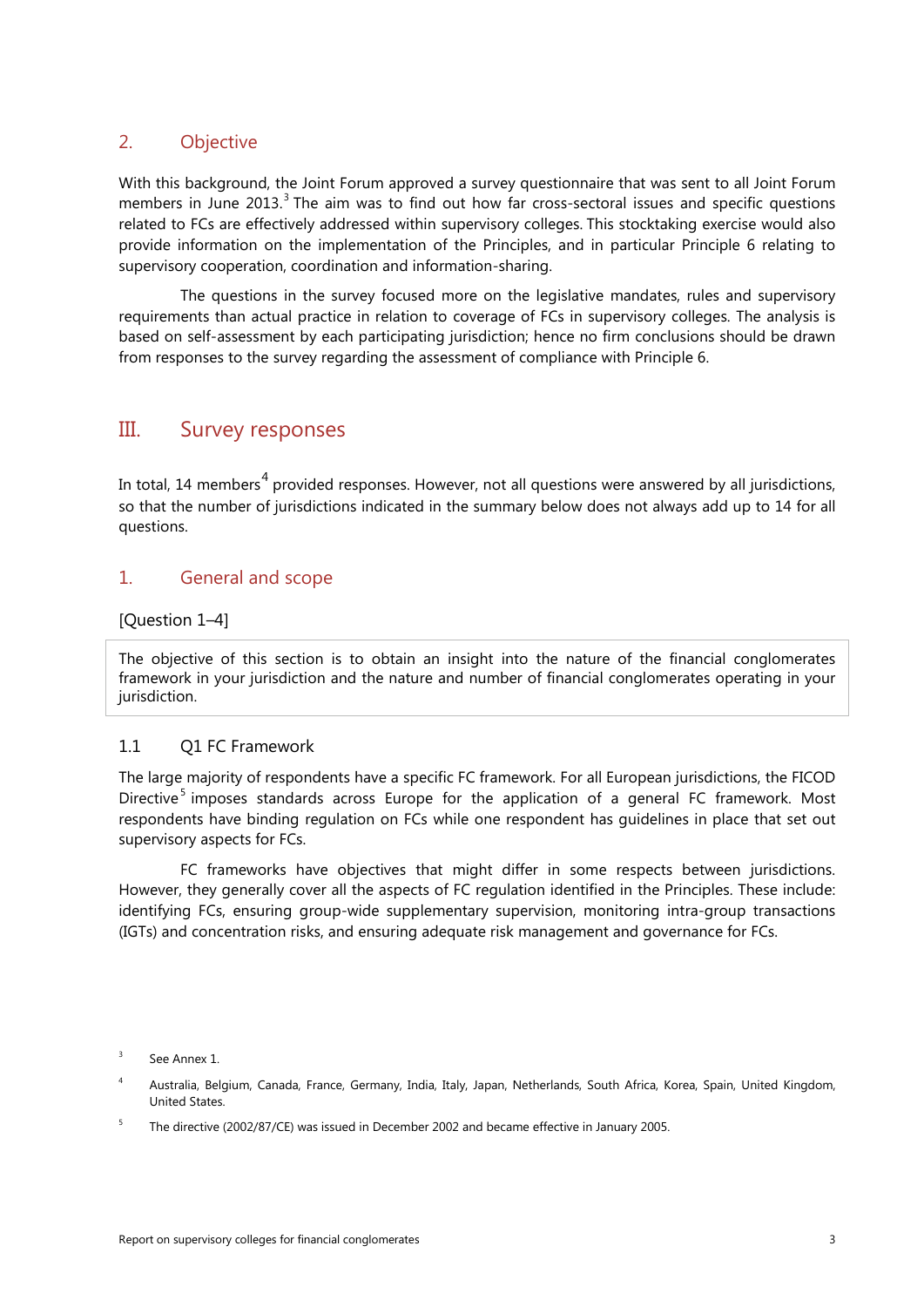## 1.2 Q2 FC definition

The FICOD definition for European jurisdictions contains both qualitative and quantitative aspects. It is mainly related to cross-sectoral considerations with an additional criterion for the significance of the cross-sectoral activity (balance sheet comparison between two financial sectors). One jurisdiction applies the Joint Forum's definition,<sup>[6](#page-11-1)</sup> while others link the definition of FCs to whether these have a significant presence in two or more market segments and are regulated or supervised by more than one of the national sectoral authorities. Other jurisdictions use a broad definition in order to provide sufficient flexibility in defining the groups that are subject to FC supervision.

## 1.3 Q3 Nature of FCs

One jurisdiction indicates that it has a large number of conglomerates, ie more than 400; other jurisdictions have indicated three to 12 FCs operating in their jurisdiction.

Regarding the size and nature of groups, including whether groups are banking- or insuranceled conglomerates, there are wide disparities between jurisdictions. Some jurisdictions indicated that the FCs in their jurisdiction have a concentrated market share; other jurisdictions have more dispersed financial activities across entities, including FCs, operating in their jurisdiction.

## 1.4 Q4 FCs excluded

Eight jurisdictions exclude certain conglomerate groups from FC supervision, mainly because the size of the less important financial sector in the FC is not significant compared to the size of the main sector activities of the group.

## <span id="page-11-0"></span>2. Principles 1–4: Supervisory powers and authority

## [Question 5–6]

The objective of this section is to provide an overview on how supervisory powers and authority are established to ensure effective cooperation and group-wide supervision of financial conglomerates.

## 2.1 O5 Coordination arrangements

Most respondents (13) have coordination arrangements in place. National supervisory authorities (NSAs) make a distinction between bilateral agreements, multilateral agreements and MoUs with other authorities. Most of the respondents use MoUs on a bilateral or multilateral basis but some jurisdictions indicate use of ad hoc colleges which insurance supervisors are invited to attend.

## 2.2 Q6 Responsible authorities

More than one authority is involved in all jurisdictions except for three. In these cases, the relevant authority is the prudential supervisor for all financial institutions including all FCs.

<span id="page-11-1"></span>The Principles define a financial conglomerate as any group of companies under common control or dominant influence, including any financial holding company, that conducts material financial activities in at least two of the regulated banking, securities or insurance sectors.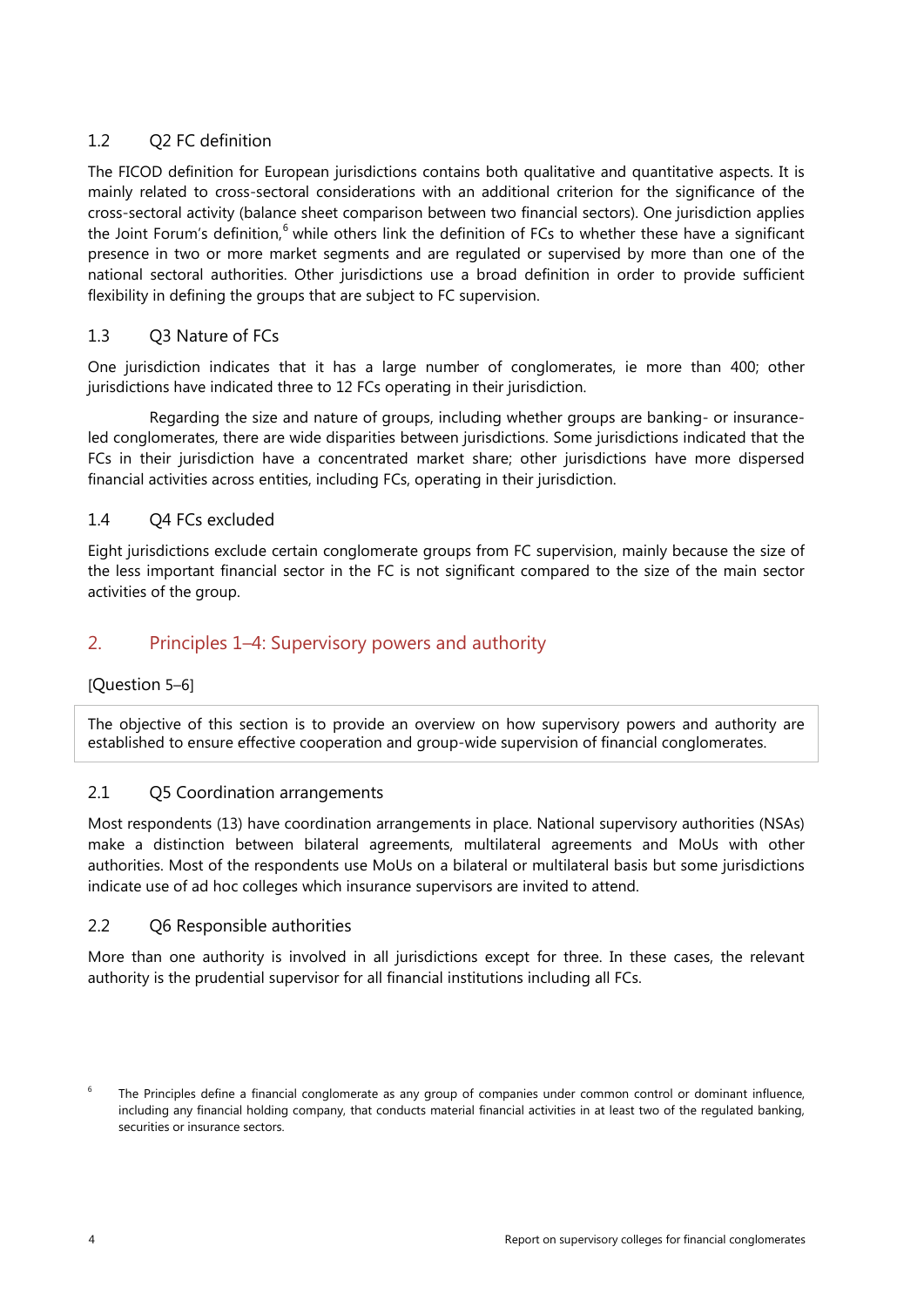The authorities involved usually include the financial market authority and those from the insurance and banking sectors. In most cases, the banking (prudential supervision) authority leads FC supervision.

## <span id="page-12-0"></span>3. Principles 5–9: Supervisory responsibility

## [Question 7–19]

The objective of this section is to obtain an insight into the nature of the supervisory cooperation, coordination and information-sharing arrangements established in your jurisdiction and notably the format and functioning of supervisory colleges.

## 3.1 Q7 Objectives, roles and responsibilities of each supervisor

For most respondents (10), the objectives, roles and responsibilities of each supervisor relevant to a FC are clearly established by a legal framework. Most respondents emphasise the importance of crosssectoral coordination and describe their main responsibilities as to assess the holding company on a consolidated basis and to identify and evaluate risks that could affect the FC. The role of coordinator would be to: (i) gather and disseminate information; (ii) maintain a supervisory overview and assessment of the FC, including its financial position; (iii) assess its compliance with relevant requirements; (iv) assess the FC's structure, organisation and internal control systems; and (v) plan supervisory activities.

## 3.2 Q8 Framework for FC colleges

FC colleges are generally close or identical to sector-specific colleges in respect to structures, participants and focus on group risk assessment and structure of the FC. The structure of colleges is generally shaped in Europe by EU Directives and Guidelines. In some jurisdictions, FC colleges have been established only for firms with significant cross-border activities.

## 3.3 Q9 FC colleges

There are disparities between jurisdictions: while some jurisdictions (six) have established colleges only for FCs that have significant cross-border activities, others (three) organise colleges for all FCs or (five) only for some other sub-set of FCs.

## 3.4 Q10 and Q11 Cross-sectoral nature of colleges

For half of the jurisdictions (seven), colleges are established on a cross-sectoral basis, ie with the mandatory involvement of supervisors from all relevant financial sectors and focusing on group risks. However, one EU jurisdiction stated that, while this is according to the FICOD mandatory for FCs with significant cross-sectoral activity, in practice there are no such FCs in the jurisdiction. Therefore, colleges in the jurisdiction are currently established on a sectoral basis only. Another jurisdiction also noted that colleges are currently established primarily on a sectoral basis because banking-led FCs are, on a crossborder basis, active predominantly in the banking sector. This approach seems to be in line with the majority of jurisdictions: cross-sectoral colleges will be established only if there is significant business in the other sector within the FC.

In addition, for eight respondents, cross-sectoral risks are systematically part of the agenda of colleges. One jurisdiction indicated that key topics such as capital adequacy, governance, credit risk, market risk, operational risk and liquidity are part of the agenda. In another jurisdiction, financial performance, capital and liquidity planning and positions, and overview of key risks are part of the agenda. In another jurisdiction, the following elements are part of the discussions: financial conglomerates' solvency, intra-group transactions, risk concentration and risk management, the general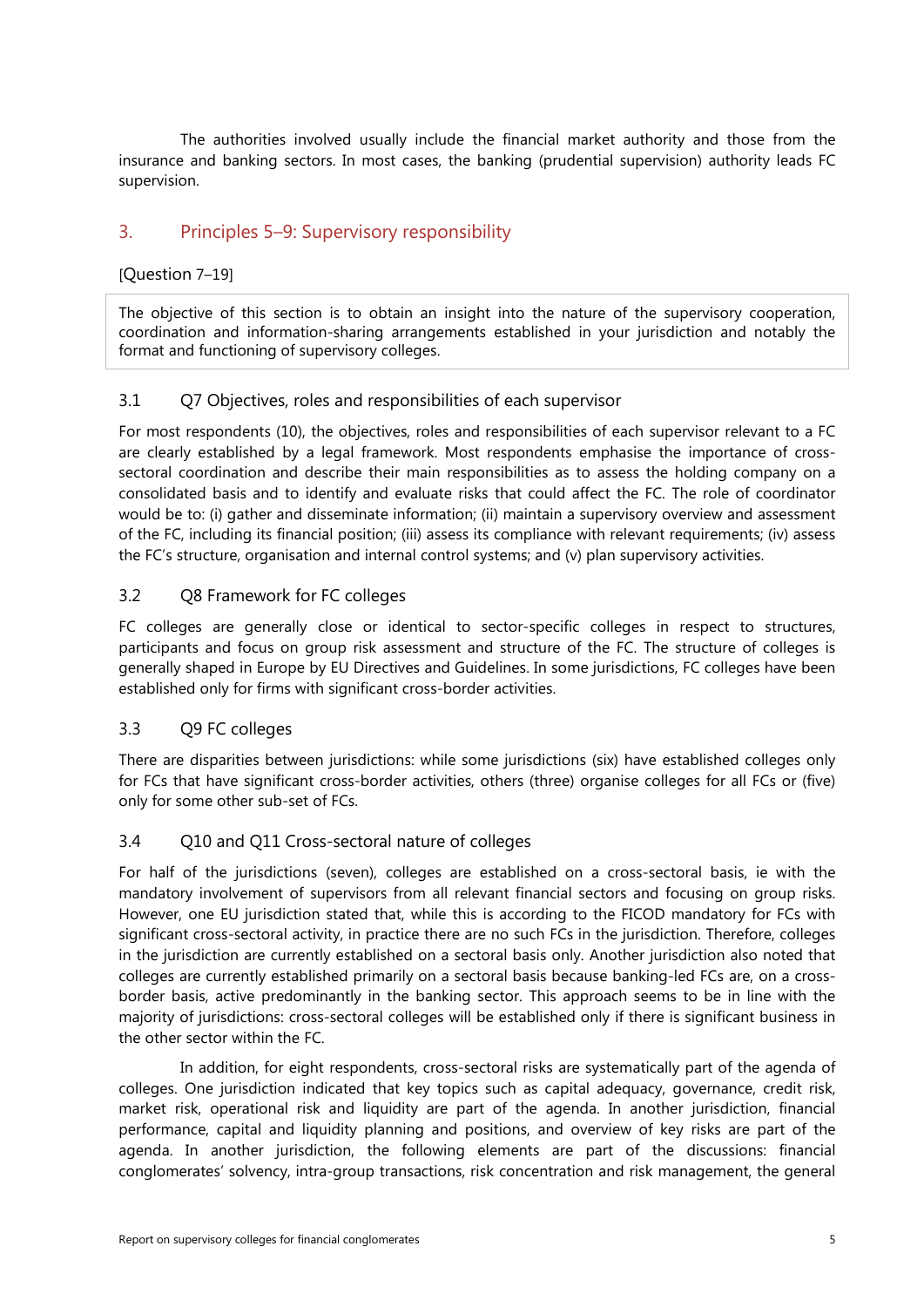financial situation and, if an internal model is planned, the development and status of this internal model.

Some respondents mentioned that linkages and interactions within FCs are part of crosssectoral reviews and are of much importance. The share of international activities, complexity of structure (clear legal overview, clear view of the underlying business lines), each jurisdiction's views of the entities they supervise, and risks arising from other sectors (non-regulated entities and other regulated entities) that could impact the regulated entity are also mentioned by some jurisdictions as being part of the agenda.

Notably, the responses to the above two questions indicate that three respondents have neither cross-sectoral colleges nor sectoral colleges that address cross-sectoral issues.

## 3.5  $Q12$  Core versus general colleges<sup>[7](#page-13-0)</sup>

This question led to various responses with lack of homogeneity. The distinction between core and general colleges is not always established and one jurisdiction mentioned that what is essential is to have a cross-sectoral overview in the sense that the FC's overall risk profile needs to be understood. These aspects are not systematically part of the agenda in each jurisdiction but this can be justified by the fact that the other sectors are not significant or that these aspects are covered within the general college.

## 3.6 Q13 Frequency of face-to-face meetings

Most jurisdictions organise at a minimum an annual meeting except for one jurisdiction (where face-toface meetings are generally held every two years). In addition, ad hoc meetings take place between formal college meetings.

## 3.7 Q14 Participation of FC representatives

All the respondents confirm that FC representatives participate in part of the meeting by presenting topics identified by the supervisors, as well as by presenting the group strategy and financial highlights.

## 3.8 Q15 Participation of other supervisors

Each jurisdiction has participants from other domestic or international supervisors in the supervisory college. Most of the coordinators have MoUs or dedicated agreements in place for the exchange of information. Many respondents mentioned collaboration for both on-site and off-site supervision activities.

## 3.9 Q16 Enforcement action

Some respondents (five) indicated that they do not take enforcement actions jointly with other domestic or international supervisors. In one jurisdiction, MoUs address coordination on enforcement actions. EU jurisdictions follow guidelines set out by the European Banking Authority (EBA) and the European Insurance and Occupational Pensions Authority (EIOPA). Other respondents jointly decide enforcement actions.

<span id="page-13-0"></span><sup>7</sup> For this survey, core colleges consist of selected relevant sectoral supervisors while general colleges consist of all relevant sectoral supervisors.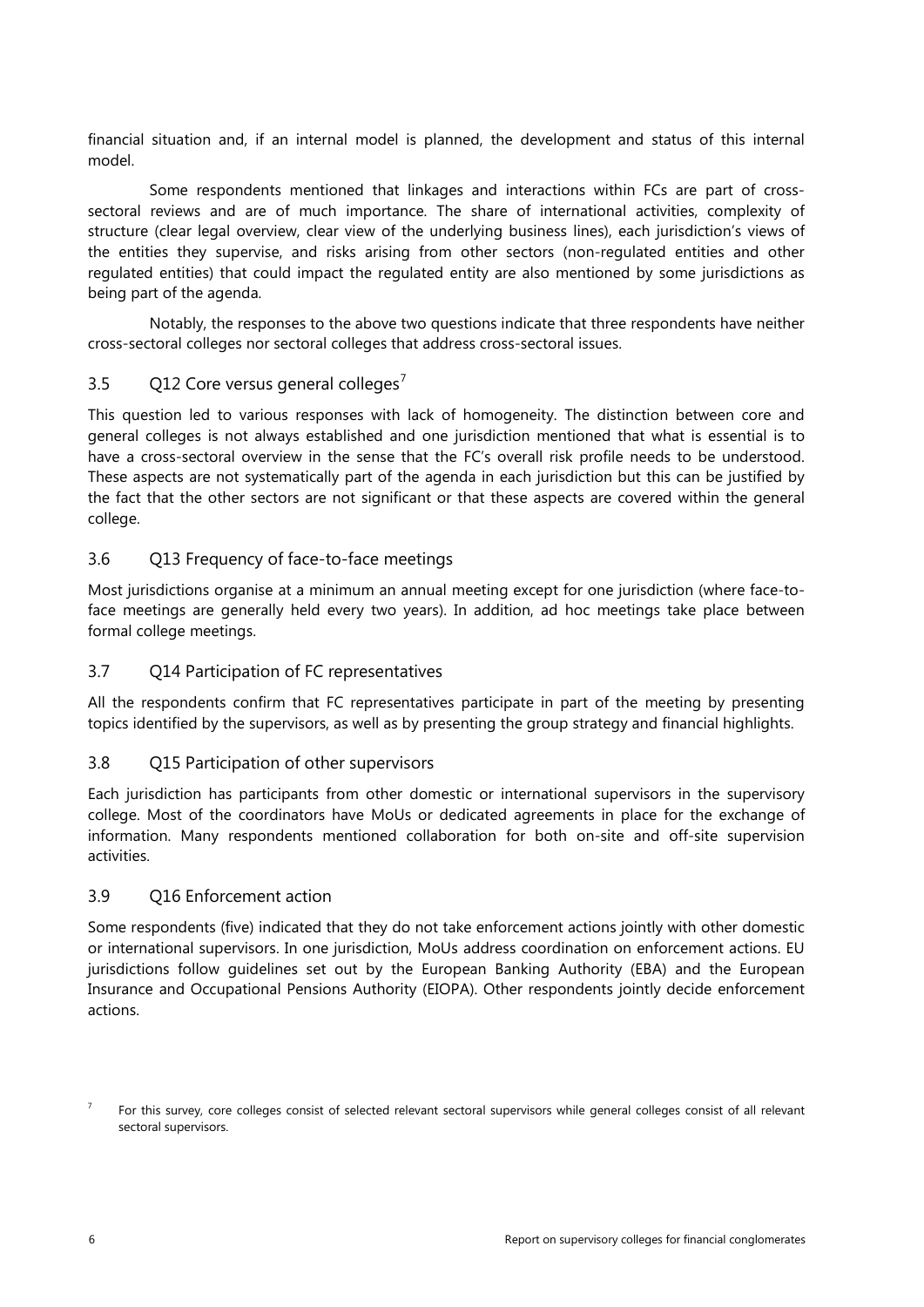## 3.10 Q17 Other platforms for information-sharing

A majority of respondents (nine) indicated that they have additional information-sharing platforms. One jurisdiction organises meetings or teleconferences with other relevant domestic authorities for informal discussion on institutional issues on a bilateral basis. Some mentioned the use of other tools, such as web-based communication platforms through which information is shared.

For several jurisdictions, the MoUs address exchange of information; in this regard, sectoral supervisors will inform other supervisory authorities of any significant events that may impact the group entity (capital adequacy, deterioration of key financial trends, penalties that may have been imposed). In some cases this occurs via a secure web-based communication platform.

## 3.11 Q18 Information-sharing with other supervisors

Most of the respondents (10) share with other domestic or international supervisors the relevant information from a FC and its constituent entities. A few respondents mention informal procedures, with regular informal meetings.

One jurisdiction noted the need for proactivity by the lead supervisor in exchanging information on key aspects of the FC, including reports on prudential inspections.

In another jurisdiction, relevant information shared with other supervisors includes analysis based on risk factors that are rated according to the internal score carding system of the central bank. The total score is calculated on the basis of the individual scorings of risk types. These risk factors concern: financial position, profitability, business and risk strategy, business model, risk management and control systems, credit risk, market risk, operational risk, securitisation, interest rate and concentration risk, capital/solvency ratios, core capital, and capital planning procedures.

In another jurisdiction, the following topics are covered through supervisory colleges and communication with relevant authorities: financial results, group business plan, risk management analysis (stress tests, liquidity management plan, contingency plan), on-site inspection results, and foreign authorities' supervisory inspection issues.

In Europe, colleges place documents of interest on a web portal provided by the EBA, and there are quarterly calls and regular information exchanges regarding results announcements or other significant issues.

## 3.12 Q19 Risk assessment

Most of the respondents (10) include risk assessments as part of the discussions at the level of the FC.

## <span id="page-14-0"></span>4. Principles 10–14: Corporate governance

## [Question 20]

The objective of this section is to provide an overview of the extent to which corporate governance issues are addressed within supervisory colleges.

## 4.1 Q20 Topics discussed in colleges

Overall, most members discuss (i) the corporate governance framework; (ii) the FC's structure; (iii) suitability of board members and senior managers and key persons; and (iv) the FC's overall strategy and risk appetite. The picture is slightly different for the remuneration policy, as only five jurisdictions indicated that it is discussed in supervisory colleges.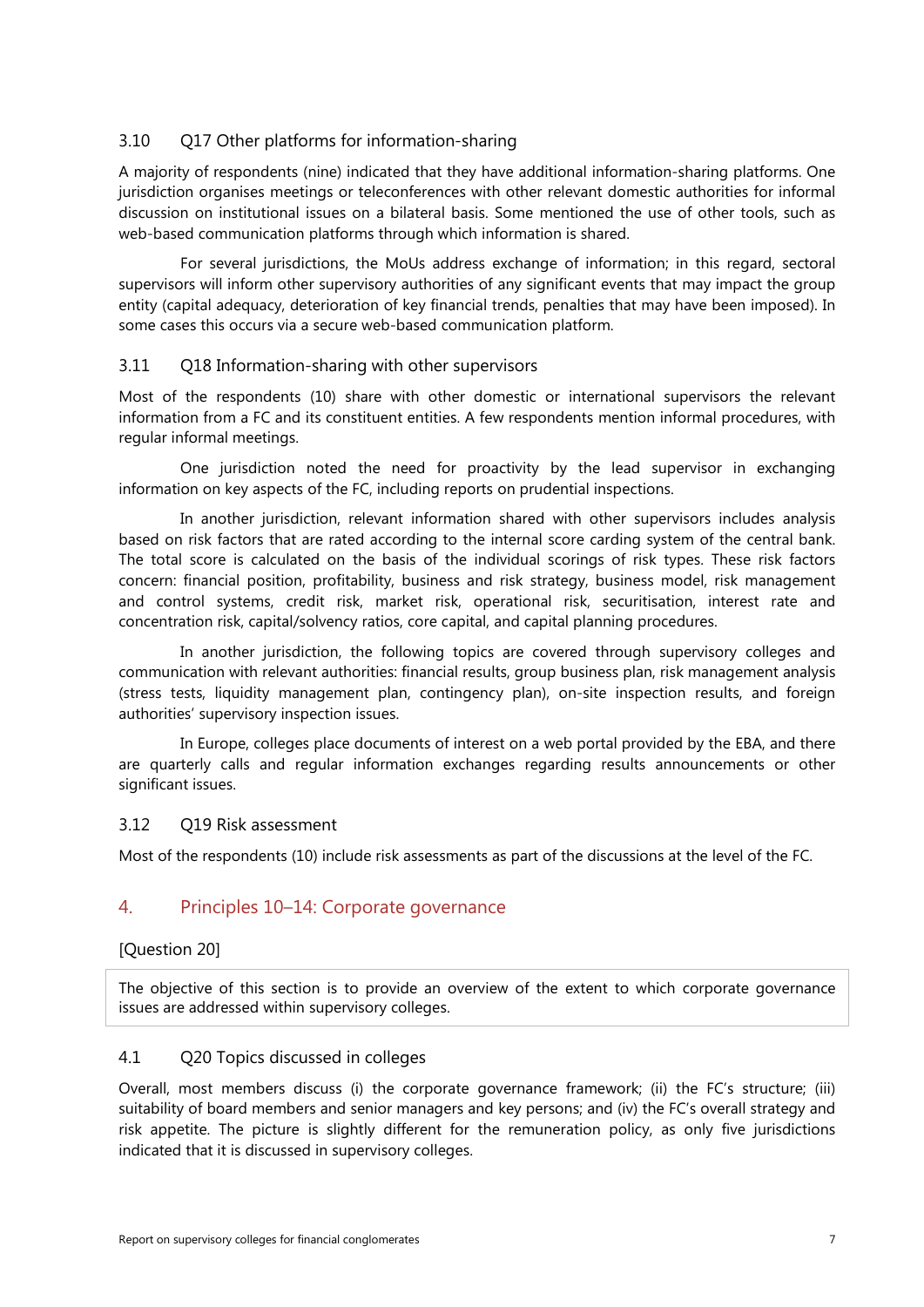In some jurisdictions, practice differs between colleges as to whether the following are regular items on the agenda: (i) corporate governance framework; (iii) suitability of board members and senior managers and key persons; and (v) remuneration policy. However, if relevant or necessary, these issues are discussed.

| Jurisdiction | (i) Corporate<br>governance<br>framework<br>(Y/N) | (ii) Structure<br>(Y/N) | (iii) Suitability of<br>board/ senior<br>managers/key<br>persons (Y/N) | (iv) Overall<br>strategy and risk<br>appetite (Y/N) | (v) Remuneration<br>policy (Y/N) |
|--------------|---------------------------------------------------|-------------------------|------------------------------------------------------------------------|-----------------------------------------------------|----------------------------------|
| #1           | Y                                                 | Y                       | Y                                                                      | Y                                                   | Y                                |
| #2           | Y                                                 | Y                       | Y                                                                      | Y                                                   | Y                                |
| #3           | Y                                                 | Y                       | Y                                                                      | Y                                                   | N                                |
| #4           | Y                                                 | Y                       | Y                                                                      | Y                                                   | Y                                |
| #5           | If relevant/<br>necessary                         | Y                       | If relevant/necessary                                                  | Y                                                   | If relevant/necessary            |
| #6           | Υ                                                 | Y                       | Y                                                                      | N                                                   | N                                |
| #7           | Y                                                 | Y                       | Y                                                                      | Y                                                   | N                                |
| #8           | Υ                                                 | Y                       | N                                                                      | Y                                                   | N                                |
| #9           | Υ                                                 | Y                       | If relevant /<br>necessary                                             | Υ                                                   | If relevant/necessary            |
| #10          | Y                                                 | Y                       | Y                                                                      | N                                                   | N                                |
| #11          | Υ                                                 | Y                       | Y                                                                      | Y                                                   | Y                                |
| #12          | <b>NA</b>                                         | <b>NA</b>               | <b>NA</b>                                                              | <b>NA</b>                                           | <b>NA</b>                        |
| #13          | Υ                                                 | Y                       | Υ                                                                      | Υ                                                   | Differs between<br>colleges      |
| #14          | Υ                                                 | N                       | N                                                                      | Y                                                   | Y                                |

Topics usually discussed in the colleges related to corporate governance (Question 20)

Regarding (i) the corporate governance framework, one jurisdiction indicated that this is often discussed if there has been a significant change or breakdown in internal controls or significant reputational risk issues emerge. In another jurisdiction, public information on (ii) structure of the FC is readily available and is therefore usually not discussed unless there has been a significant change such as a merger or acquisition. Generally, there has been greater discussion of the composition and effectiveness of boards of directors and senior leadership in the context of FCs' performance and strategic direction since the financial crisis.

## <span id="page-15-0"></span>5. Principles 15–20: Capital adequacy and liquidity

## [Question 21–22]

The objective of this section is to provide an overview of the extent to which capital and liquidity issues, including relating to non-regulated entities, are addressed within supervisory colleges.

## 5.1 Q21 Areas covered in college discussions

The majority of jurisdictions discuss the capital management policies of the FCs in their colleges. Two jurisdictions indicated that they do not discuss this issue and one considers this issue not applicable because it currently waives FC supervision and consequently doesn't establish cross-sectoral colleges.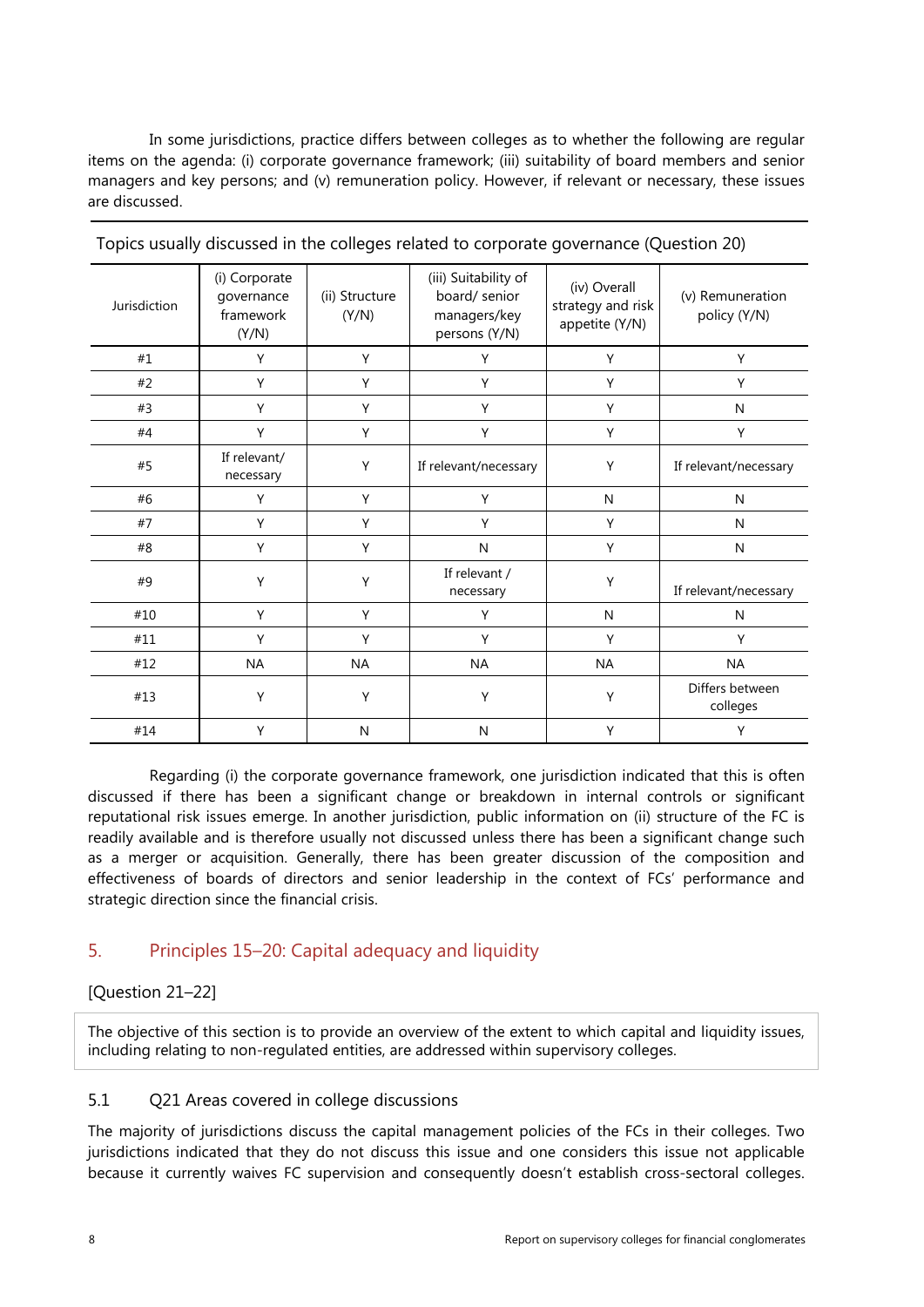Capital adequacy assessment and measurement as well as the liquidity situation of the financial conglomerate are discussed in 13 jurisdictions.

| Jurisdiction | (i) capital<br>management<br>policies (Y/N) | (ii) capital adequacy<br>assessment (Y/N) | (iii) liquidity situation<br>(Y/N) | (i)-(iii) for significant non-<br>regulated entities (Y/N) |
|--------------|---------------------------------------------|-------------------------------------------|------------------------------------|------------------------------------------------------------|
| #1           | Y                                           | Y                                         | Y                                  | Y                                                          |
| #2           | Y                                           | Y                                         | Υ                                  | Y (but limited unregulated<br>entities)                    |
| #3           | Y                                           | Y                                         | Y                                  | Υ                                                          |
| #4           | Y                                           | Y                                         | Υ                                  | Υ                                                          |
| #5           | Y                                           | Y                                         | Υ                                  | Y                                                          |
| #6           | Y                                           | Y                                         | Υ                                  | Υ                                                          |
| #7           | Y                                           | Y                                         | Y                                  | Y                                                          |
| #8           | Υ                                           | Υ                                         | Υ                                  | γ                                                          |
| #9           | Υ                                           | Y                                         | Υ                                  | NA                                                         |
| #10          | N                                           | Y                                         | Υ                                  | Y                                                          |
| #11          | Y                                           | Y                                         | Υ                                  | N                                                          |
| #12          | <b>NA</b>                                   | <b>NA</b>                                 | <b>NA</b>                          | <b>NA</b>                                                  |
| #13          | Y                                           | Υ                                         | Υ                                  | Y                                                          |
| #14          | N                                           | Υ                                         | Y                                  | N                                                          |

| Topics usually discussed in the colleges related to capital adequacy and liquidity (Question 21) |  |  |  |
|--------------------------------------------------------------------------------------------------|--|--|--|
|                                                                                                  |  |  |  |

## 5.2 Q22 Non-regulated operational entities

The three topics noted (namely capital management policies, capital adequacy assessment and liquidity) are also usually discussed for non-regulated operational entities within a conglomerate that are significant to the conglomerate's financial activities. In one jurisdiction, there are no FCs with significant non-financial activities and therefore there is no need to cover them.

## <span id="page-16-0"></span>6. Principles 21–29: Risk management

## [Question 23–25]

The objective of this section is to provide an overview of the extent to which risk management issues are addressed within supervisory colleges

## 6.1 Q23 Areas covered in college discussions

All 12 members answering this question confirmed that the group-wide risk management framework is among the topics related to risk management usually discussed in colleges. Internal controls are discussed by 11 members. Nine members also discuss risk tolerance levels. Two jurisdictions do not discuss this issue within their supervisory colleges. In one jurisdiction, discussion of internal controls and risk tolerance levels differs between colleges. Discussion of new business takes place in 11 jurisdictions. Stress/scenario testing is addressed in the majority of jurisdictions (10), as is risk aggregation. Risk concentrations form part of the discussion of risk management issues in 11 jurisdictions. Intra-group transactions/exposures are also discussed in supervisory colleges in 11 jurisdictions.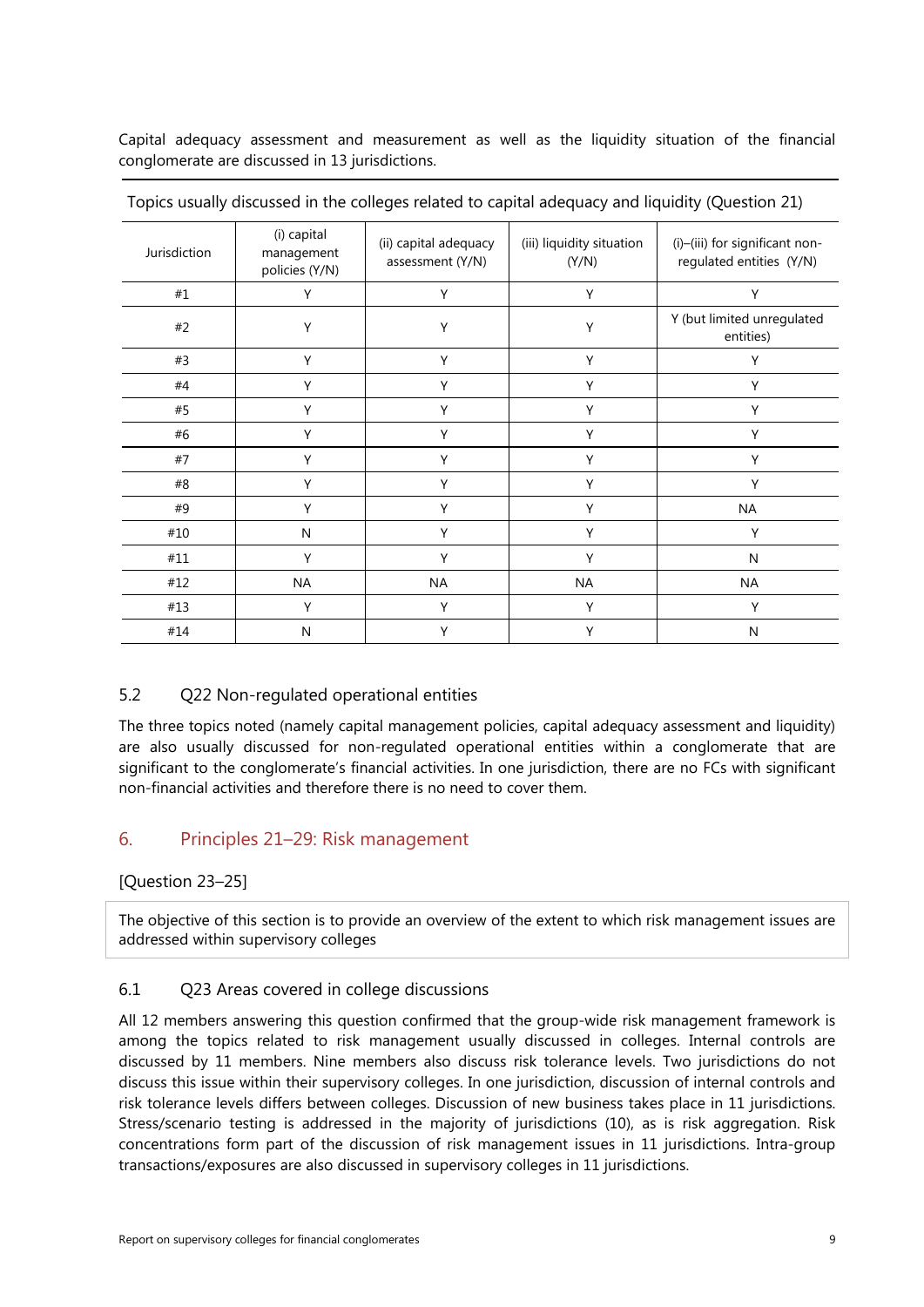## 6.2 Q24 Non-regulated operational entities

For nine out of 14 members, non-regulated operational entities within a conglomerate that are significant to the financial activities of the conglomerate are covered by this risk management assessment. However, as indicated in the Section 5, one jurisdiction indicated that they have only a limited number of such unregulated entities. In addition, in another jurisdiction, there are no FCs with significant non-financial activities and therefore there is no need to cover them.

## 6.3 Q25 Additional relevant information with regard to college discussions

One jurisdiction notes that for the colleges hosted by them, no pro forma agenda is used; rather each is customised to ensure that important issues for each of the relevant FCs are covered. Nevertheless the key issues usually addressed are: overview of operations, key risks in individual regulated entities, round table for key risks areas, agreed supervisory action plans, discussion on the need to coordinate activity and sharing information at the regional level, recovery and resolution plans (RRPs) and mechanisms for sharing information with college members.

One jurisdiction added that in their jurisdiction, cross-sectoral supervision is mainly performed from the perspective of internal governance of the group and how potential and actual conflicts of interest between the different sectors in the group are handled.

Another jurisdiction indicated that, especially for larger FCs, over time the college work has become much more intensive, in particular the frequency of college meetings as well as the interaction within the college. The focus of colleges has shifted from rather general, numbers-based assessments (which still have their relevance) to more forward-looking considerations, such as the business model and its inherent risks, the qualification and skills of the management, and the distribution of risk weighted assets (RWAs), assets and risks across the jurisdictions.

In another jurisdiction, college discussions also cover interconnections between insurance and banking businesses, including distribution frameworks.

One jurisdiction cautions that the complex nature of conglomerate structures could facilitate the creation of opaque corporate structures that limit the ability of supervisors to comprehend and to detect intra-group, related party, and other complex transactions. Against this background, the jurisdiction's supervisory authorities put the main focus of their information requirements on intra-group transactions and exposures among the group entities.

## <span id="page-17-0"></span>7. Times of crisis or stress

## [Question 26-28]

The objective of this section was to obtain an insight into the functioning of financial conglomerates supervisory frameworks in times of crisis or stress.

## 7.1 Q26 Crisis management issues

All respondents except two jurisdictions indicated that crisis management issues are usually addressed within colleges.

One jurisdiction noted that at least a kick-off meeting on recovery and resolution between all supervisors and ministries involved has taken place, albeit with a strong banking perspective.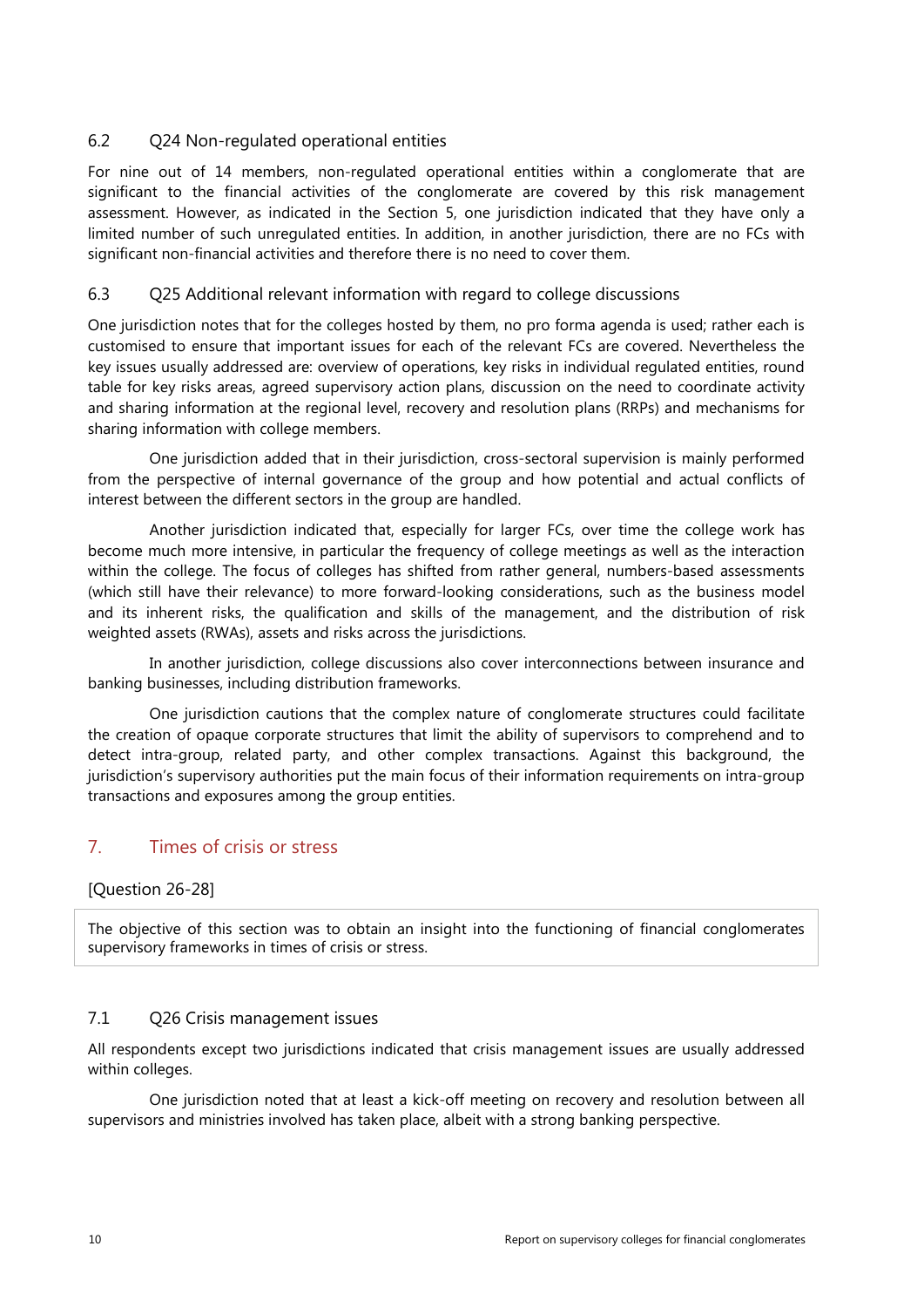Another jurisdiction notes that discussions include the financial conglomerates' contingency funding plans, liquidity risk management, capital planning, early remediation efforts and recovery plans that would be implemented during periods of financial distress.

#### 7.2 Q27 Mechanisms of supervisory cooperation and coordination

Regarding specific mechanisms of supervisory cooperation and coordination in periods of stress, the majority of members, namely eight jurisdictions, affirm their existence.

For example, in one jurisdiction, MoUs cover information-sharing in periods of stress, and participation in appropriate crisis management groups (CMGs)<sup>[8](#page-18-0)</sup> facilitates the management of crossborder financial stress affecting regulated entities. On a domestic level, the primary coordinating body for the jurisdiction's main financial sector agencies has signed an MoU on financial distress management and has developed a crisis management framework and toolkit to deal with crisis situations within the jurisdiction. Another jurisdiction has ladders for supervisory intervention for banks and insurers in place. Several jurisdictions mentioned the establishment of CMGs in which the relevant home/host supervisors and resolution authorities develop resolution strategies as well as firm-specific cross-border cooperation agreements (as set out by the Financial Stability Board (FSB) in its key attributes of effective resolution regimes for financial institutions). Three jurisdictions have an emergency plan with up-to-date contact lists and general procedures for times of crisis in place. In one jurisdiction, there are bilateral information-sharing agreements and there is also specific documentation on information disclosure in the resolution plan.

Six members replied that they have no specific mechanisms for supervisory cooperation and coordination in periods of stress in place. In one jurisdiction, however, the intensity of conference calls is higher, albeit so far not with a cross-sectoral character. Another jurisdiction noted that the experience of the use of colleges in crisis management is limited and could be further developed as the next step following information-sharing, consultation and cooperation.

## 7.3 Q28 Difficulties with sharing information

While five members replied that they had not encountered any difficulties with sharing information on cross-sectoral and cross-border issues during a period of stress, six other members replied that they have not encountered a recent period of stress.

Only three jurisdictions confirmed that they had encountered difficulties with sharing information on cross-sectoral and cross-border issues during a period of stress:

- One noted that, initially, it can be difficult to open up the lines of cross-sectoral and crossborder communication until there is a common understanding of the risks of not communicating;
- Another indicated that, in practice, there are still many challenges that can arise during a period of stress that may hinder effective intervention across borders. Against this background, there is room to further develop and strengthen international cooperation and coordination; and
- One noted that difficulties have arisen regarding the adequacy of advance planning and preparation for the implementation of recovery and resolution strategies during the financial crisis. As mentioned above, CMGs have been established to enhance planning and coordination of an orderly resolution of a cross-border systemically important financial institution.

<span id="page-18-0"></span>CMGs were not covered by this survey.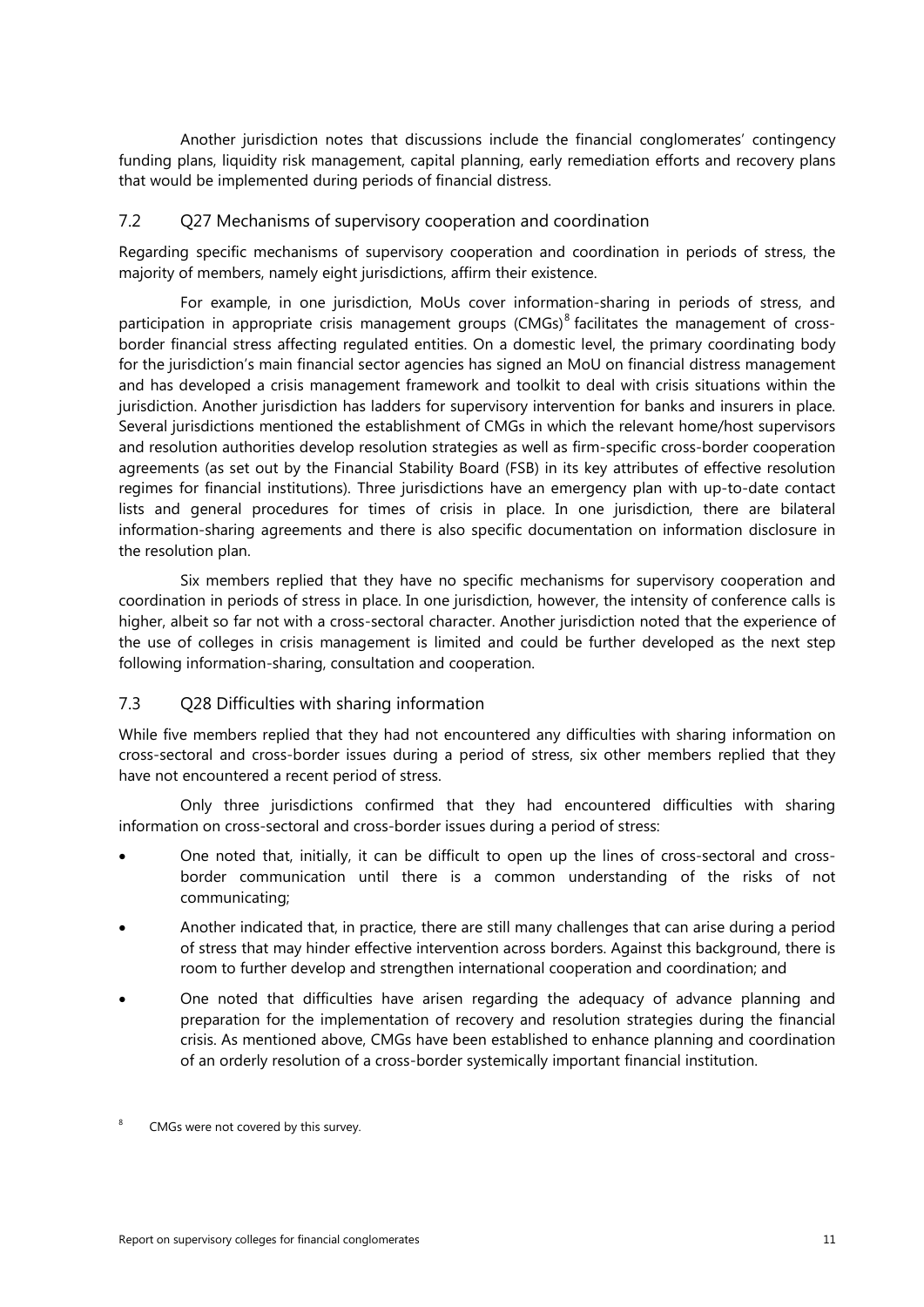## <span id="page-19-0"></span>8. General views on coverage of FC issues within supervisory colleges

[Question 29: Are you of the view that cross-sectoral issues are adequately and effectively reviewed within existing supervisory colleges?]

Ten jurisdictions were of the view that cross-sectoral issues are generally adequately and effectively reviewed within supervisory colleges. Key aspects or arrangements that achieve this include:

- Formal cooperation arrangements with domestic and foreign supervisory authorities which include the exchange of confidential cross-sectoral information;
- Establishing networks of mutual understanding and trust with other supervisory authorities to facilitate anticipation of, and response to, cross-sectoral stress;
- Participation of all relevant supervisory authorities in the college;
- Discussing in each college broad issues related to all financial sectors, not only the main firm's management and risks;
- Quarterly FC reporting framework focused on intra-group transactions and exposures among the group entities; and
- Regular dialogue with the CEOs of designated entities of the identified FCs.

One jurisdiction pointed out that analysis of cross-sectoral issues gives a better insight into the strategy of the FC and its capital and financial situation. Another cautioned against multiplying the number of colleges for a given group. In their view, it is the responsibility of the home supervisor to ensure that the risks emerging from all sectors in which the group is involved are properly addressed.

On the contrary, four jurisdictions were of the view that cross-sectoral issues could be better addressed within supervisory colleges. One jurisdiction notes that cross-sectoral coordination is still more information-based than action-based. As a possible improvement, the jurisdiction suggested that more attention be given to dividend up-streaming and liquidity transactions between the bank and insurance parts of FCs. It was also noted that only limited focus is given to issues of regulatory arbitrage. Another jurisdiction indicated that, in some cases, supervision of FCs is based primarily on a sectoral perspective. It was also suggested that one possible way to enforce the use of cross-sectoral supervisory colleges would be if the standards of each parent body included the requirement that any supervisory college of a group considers whether there are other sectoral supervisors involved with the company/group and that a cross-sectoral college should be convened (separately or in combination with the normally scheduled supervisory college).

## <span id="page-19-1"></span>IV. Main findings and next steps

In general, most of the respondents have a set of principles in place for FC supervision including identification, supplementary supervision, intra-group transactions, concentration, risk management and governance monitoring. As a general observation, comparability of legal frameworks and actual practices is easier within Europe due to the FICO directive and existing guidelines regarding college meetings at the sectoral level. Furthermore, the European Joint Committee on Financial Conglomerates (JCFC) has developed detailed guidance on FC supervision in collaboration with the European supervisory authorities.

An agreement framework seems to be in place in many jurisdictions, both on a bilateral and multilateral basis, but there is some divergence on the coordination processes. Some respondents give the lead coordination role to the banking supervisor in most cases and other respondents prefer to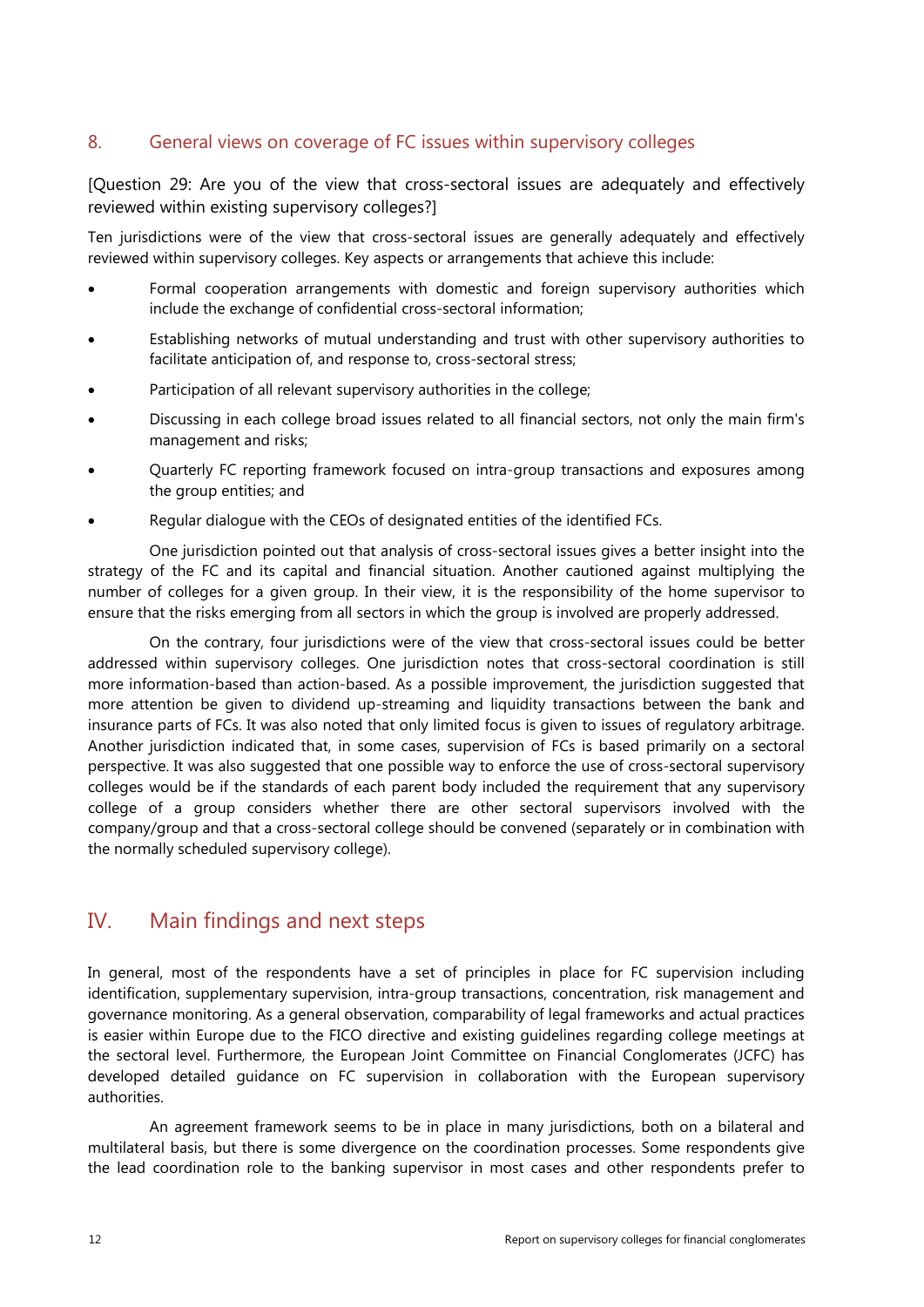share responsibilities with regard to the main activities of the conglomerate (particularly when the most significant activities are related to the insurance or securities sectors).

In many cases, cross-sectoral issues are addressed in sectoral colleges by having part of the meeting address issues related to sub-categories of activity in the conglomerates. The supervisor responsible for monitoring these other sectors of activity participates in the relevant part of the meeting. Meetings generally take place annually and are supplemented by regular (often web-based) communication.

A similarity across the responses was that representatives of the FCs participate in the meeting of the general college, but only on some specific topics pre-selected by the supervisors (generally on liquidity management, risk management and capital adequacy).

Some aspects of approaches and practices vary across jurisdictions:

- There are disparities between the types of FCs in different jurisdictions, more particularly with regard to the number and the size of FCs. For example, more than 400 conglomerates are reported by one jurisdiction while the number of FCs in other jurisdictions is typically much fewer but they are more concentrated in terms of market share.
- Crisis management issues are only partly covered by the jurisdictions in both the legal/supervision framework for FCs and in supervisory colleges (some jurisdictions have no established arrangements or processes with other domestic or international authorities for taking enforcement action).
- Some jurisdictions noted lack of coordinated enforcement actions regarding cross-sectoral aspects or had encountered difficulties with information-sharing during a stress period.
- College agendas and issues raised at the college meetings can vary across jurisdictions, allowing scope to focus on current issues or sources of weakness across a financial group.

Overall, the majority of jurisdictions are of the view that cross-sectoral issues are adequately and effectively reviewed within supervisory colleges. However, this view could reflect the fact that the relevant FCs, and hence supervisory colleges, are currently dominated by one sector and therefore crosssectoral risks may be less material. Some members are of the view (not necessarily referring to their own national colleges) that cross-sectoral issues could be better addressed within supervisory colleges. The survey also showed that a few jurisdictions currently do not have cross-sectoral colleges or sectoral colleges addressing cross-sectoral issues.

The Joint Forum identified some gaps and issues from the survey exercise, including:

- 1. Not all jurisdictions seem to have in place:
	- A specific FC framework;
	- Coordination agreements with other supervisors of FCs on a cross-sectoral level;
	- Coordinating arrangements or processes for on-site and off-site supervision with other domestic or international supervisors; and
	- Established arrangements or processes for taking enforcement actions jointly with other domestic or international authorities.
- 2. There appear to be insufficient specific mechanisms for supervisory cooperation and coordination in periods of crisis/stress, thereby possibly hindering effective intervention in times of crisis.
- 3. There may be scope for regulatory arbitrage due to differences in the regulatory and supervisory framework for FCs, although there were no specific examples of regulatory arbitrage mentioned in the survey responses.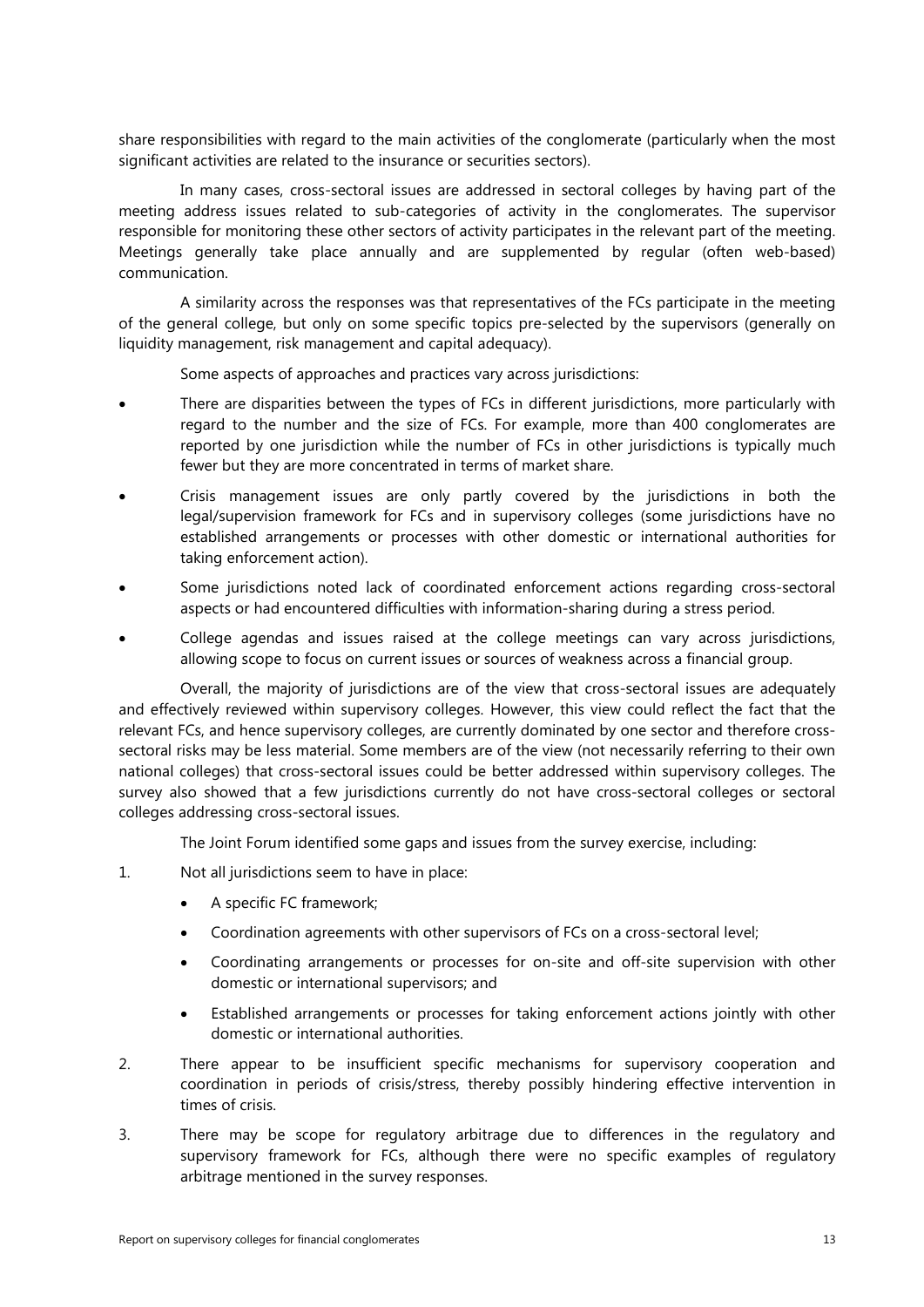In conclusion, the Joint Forum identified from the survey several gaps and issues in relation to the implementation of Principle 6, and in particular supervisory colleges. At the same time, the Joint Forum notes the general progress that has been made in this area compared with its previous study in 2011. One of the reasons for this progress may be that the Principles issued by the Joint Forum in 2012 have promoted enhancements to FC supervision across jurisdictions. Therefore, the Joint Forum is of the view that jurisdictions should be allowed time to make further progress in their implementation of the Principles. The Joint Forum plans to revisit the gaps identified and issues raised in relation to the implementation of the Principles in a year's time.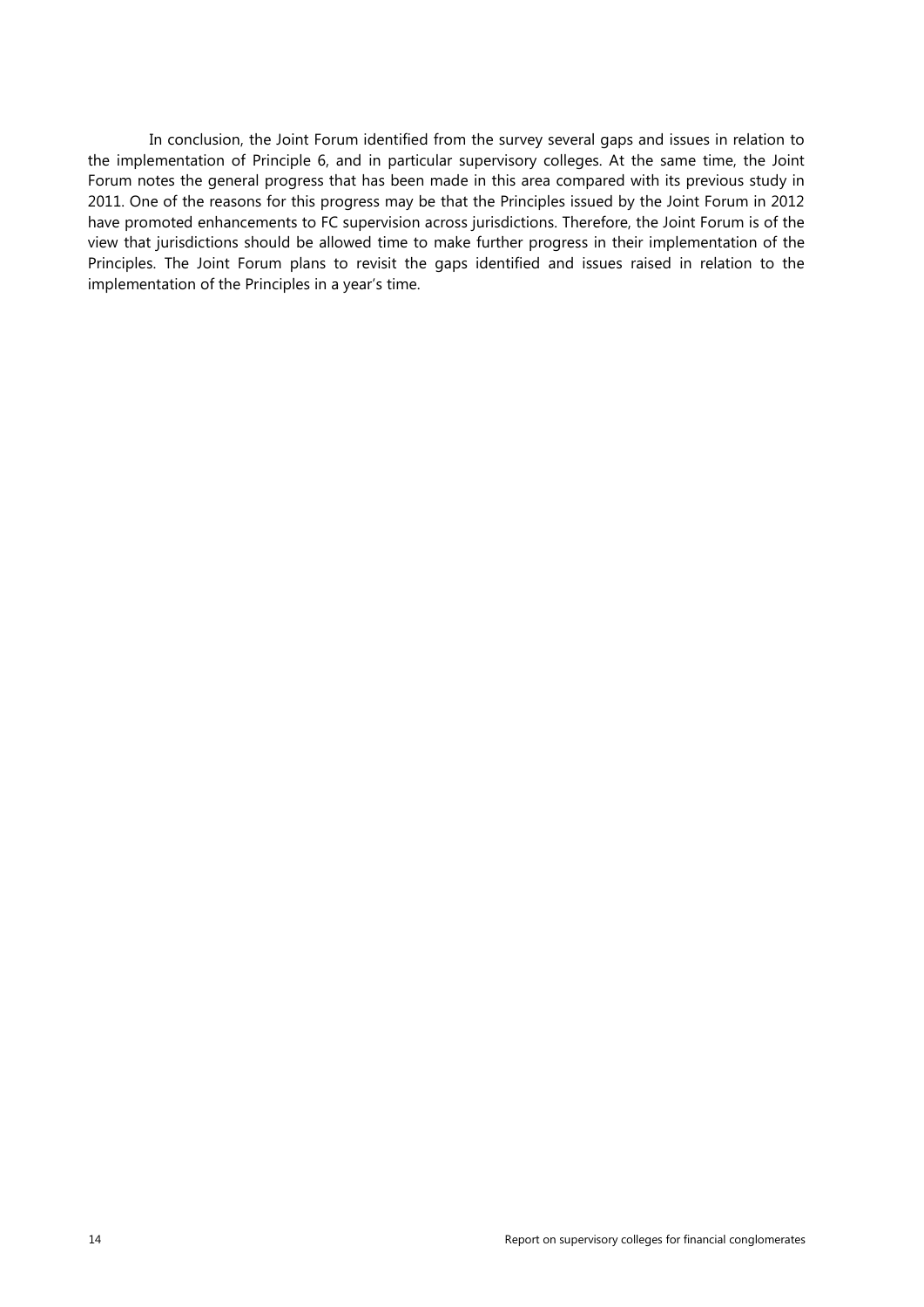## <span id="page-22-0"></span>Annex 1

## **Questionnaire**

#### **General and scope**

The objective of this section is to obtain an insight into the nature of the financial conglomerates framework in your jurisdiction and the nature and number of financial conglomerates operating in your jurisdiction.

1. Is there in your jurisdiction a specific financial conglomerates framework?

Yes  $\Box$  / No  $\Box$ 

If so, please give a brief description of the nature (primary/secondary legislation, regulation, guidelines, other actions such as supervisory practices) and objectives (ie capture of group risks such as risk of multiple gearing of capital, risk of contagion, risk concentrations, conflicts of interest, complexity) of this framework.

If not, how do you ensure an effective supervision of financial conglomerates and/or achieve totally or in part the objectives of financial conglomerates supervision (eg less formalised arrangements for cooperation as related to group-wide supervision)?

2. What is the definition of a financial conglomerate and the criteria used to determine the financial groups captured by the framework (or alternatively by the less formalised arrangements for cooperation, if no such formal framework for financial conglomerate supervision is in place)? Which authority makes this determination?

Definition: Criteria: Determining authority:

3. How many financial groups are captured?

Please provide a brief summary for each group in terms of size (eg by size of balance sheet) and nature (ie mixed, insurance-led, banking-led):

4. Are some groups purposefully scoped out of the framework or less formalised arrangements (ie supervisory decision to apply a waiver under the framework provisions) and/or are some areas specifically scoped in or out of the framework/less formalised arrangements?

#### Yes  $\Box$  / No  $\Box$

If so, please give a brief description of those entities or areas and explain why you decided not to apply your conglomerates framework/less formalised arrangements to them:

#### **Principles 1–4: Supervisory powers and authority**

The objective of this section is to provide an overview on how supervisory powers and authority are established to ensure effective cooperation and group-wide supervision of financial conglomerates.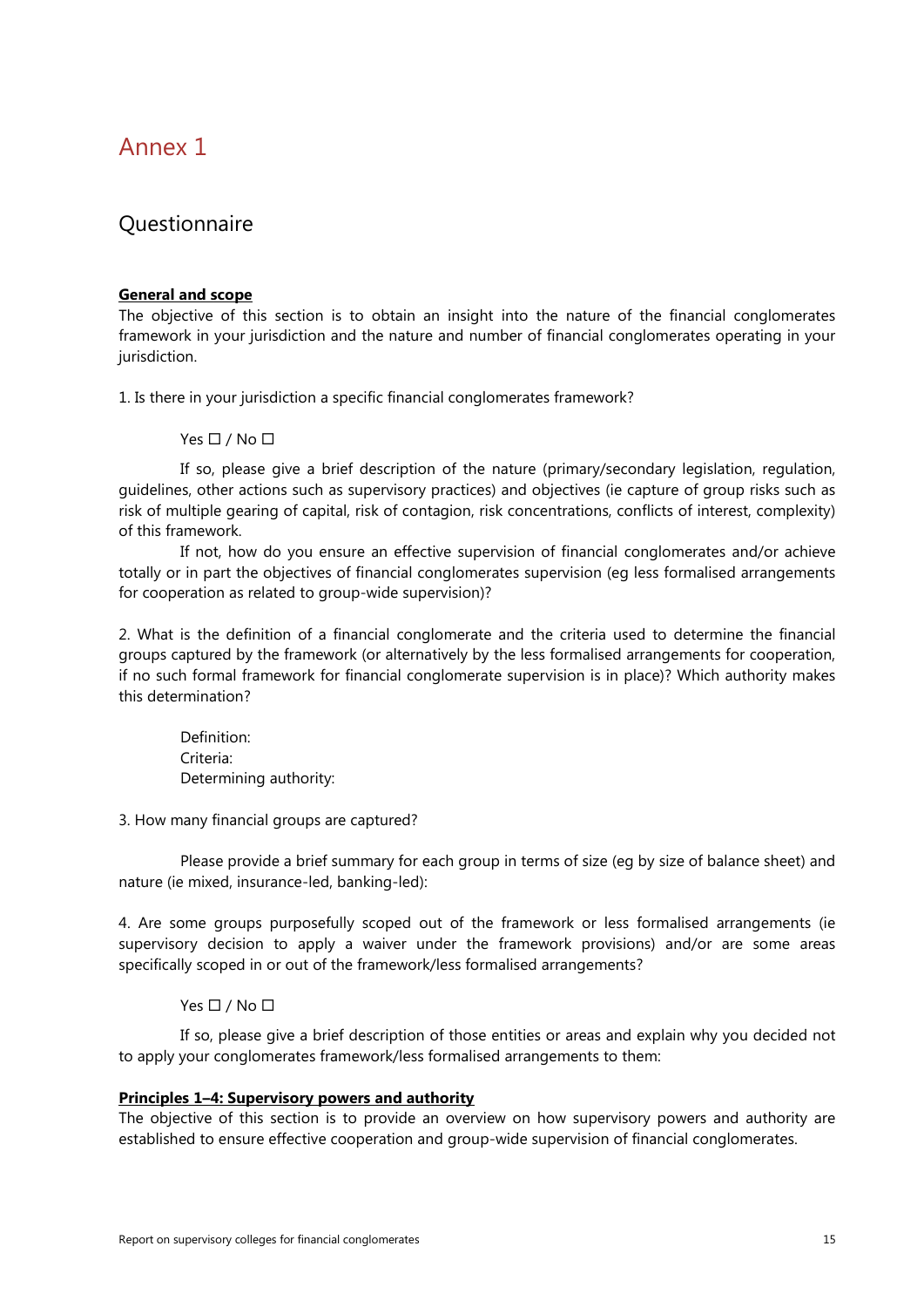5. Is there a legal framework that provides the responsible supervisor with the authority and power to establish cooperation and coordination arrangements as well as to share relevant information with other supervisors of the financial conglomerate, including also on a sectoral, cross-sectoral, domestic and international level?

Yes  $\Box$  / No  $\Box$ 

If so, please give a brief description:

6. Is there more than one supervisory authority in your jurisdiction responsible for the supervision of the financial conglomerates described under question 3?

Yes  $\Box$  / No  $\Box$ 

If so, please name the involved authorities and specify if a lead authority has been defined.

#### **Principles 5–9: Supervisory responsibility**

The objective of this section is to obtain an insight into the nature of the supervisory cooperation, coordination and information-sharing arrangements established in your jurisdiction and notably the format and functioning of supervisory colleges.

7. Within your jurisdiction, what are the objectives, roles and responsibilities of each supervisor relevant to a financial conglomerate and how are they established (ie by internal decision or by legal framework)?

8. Please describe the framework for establishing colleges for financial conglomerates in your jurisdiction. Is it identical to sector-specific colleges?

9. Have you established colleges for all financial conglomerates in your jurisdiction, including those with cross-border activities, or only for particular financial conglomerates (such as those with significant cross-border activities)?

- For all cross-border financial conglomerates: Yes  $\Box$  / No  $\Box$ 

- Only for financial conglomerates with significant cross-border activities: Yes  $\Box$  / No  $\Box$ 

If so, please describe the process and/or criteria for qualifying such activities as significant (eg relevance for the group, significance for the host market etc):

- Only for some other sub-set of financial conglomerates: Yes  $\Box$  / No  $\Box$ 

If so, please describe the criteria used:

10. Are colleges established on a cross-sectoral basis, ie the mandatory involvement of supervisors from all relevant financial sectors and focusing on group risks?

Yes  $\Box$  / No  $\Box$ 

If so, please indicate which group risks and/or cross-sectoral issues are systematically parts of the agenda of these colleges:

11. Are colleges established on a sectoral basis but also addressing cross-sectoral issues and group risks?

Yes  $\Box$  / No  $\Box$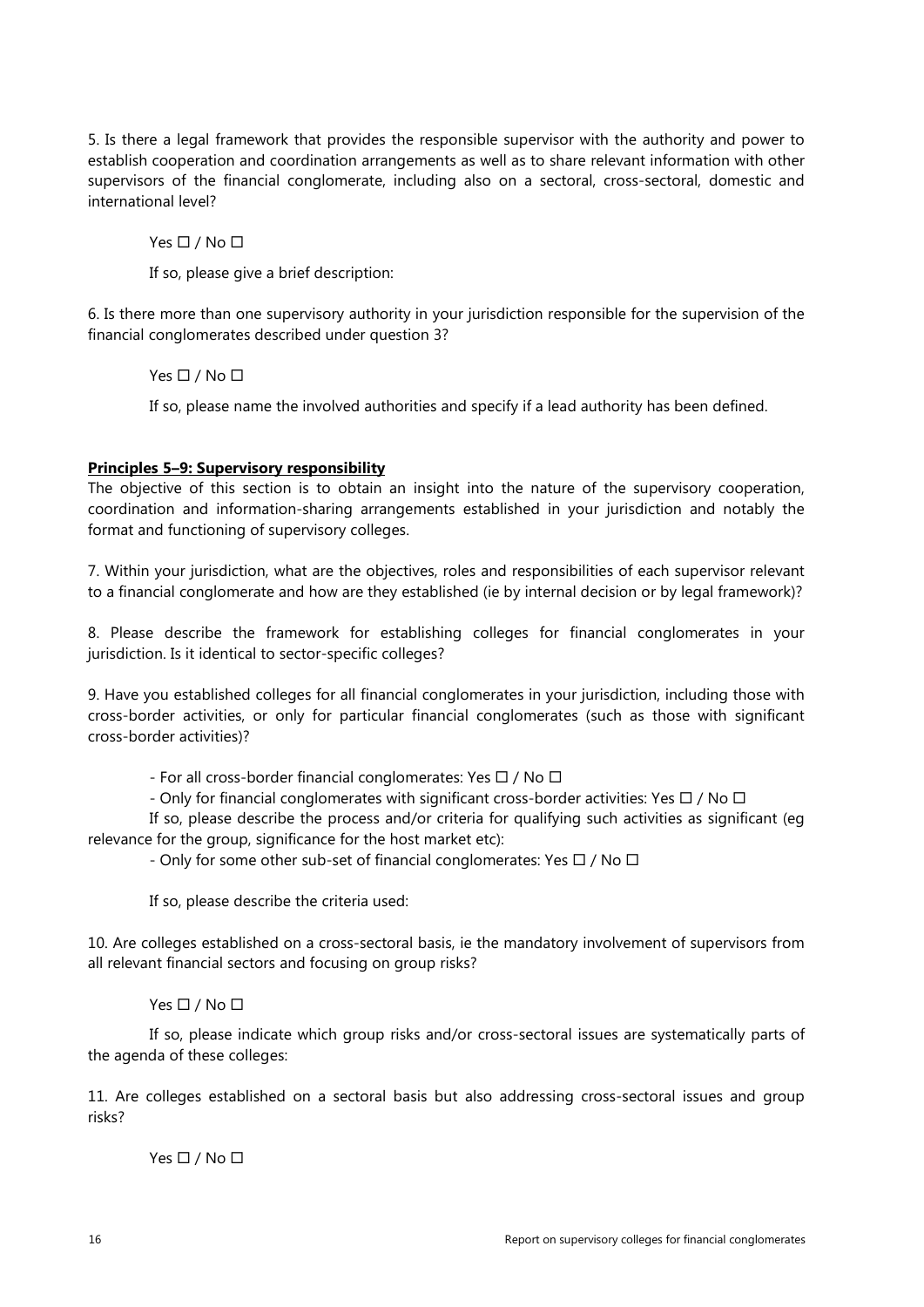If so, please indicate if and what group risks and/or cross-sectoral issues are systematically parts of the agenda of these colleges:

12. Are cross-sectoral issues and/or group risks discussed in core colleges consisting of selected relevant sectoral supervisors or in general colleges consisting of all relevant sectoral supervisors? If cross-sectoral issues and/or group risks are discussed in core colleges only, please explain why this approach has been chosen in your jurisdiction.

13. What is the frequency of face-to-face meetings of colleges (either cross-sectoral colleges or sectoralbased colleges addressing cross-sectoral issues and/or group risks)?

14. Do representatives of the financial conglomerate participate in the colleges?

#### Yes  $\Box$  / No  $\Box$

If so, please elaborate the nature of their participation (for all or part of face-to-face meetings, kind of input required etc.):

15. Have you established arrangements or processes for cooperating and coordinating with other domestic or international supervisors in on-site and off-site supervision?

#### Yes  $\Box$  / No  $\Box$

If so, please describe and indicate how and to what extent these arrangements and processes are used:

16. Have you established arrangements or processes with other domestic or international supervisors for taking enforcement actions?

#### Yes  $\Box$  / No  $\Box$

If so, please describe and indicate how and to what extent these arrangements and processes are used:

17. Have you established other appropriate platforms or processes for discussing cross-sectoral issues and/or group risks and sharing information on financial conglomerates with other relevant domestic or international authorities?

#### Yes  $\Box$  / No  $\Box$

If so, please describe the platforms or processes used (eg a web-based communication platform) and indicate whether they are identical or similar to those for sectoral colleges:

18. Do you collect, review, analyse and share with other domestic or international supervisors the relevant information from the financial conglomerate and its constituent entities, including unregulated entities?

#### Yes  $\Box$  / No  $\Box$

If so, please describe the key information used:

19. Do you develop with other domestic or international supervisors an assessment of the risks of the financial conglomerate on an integrated basis?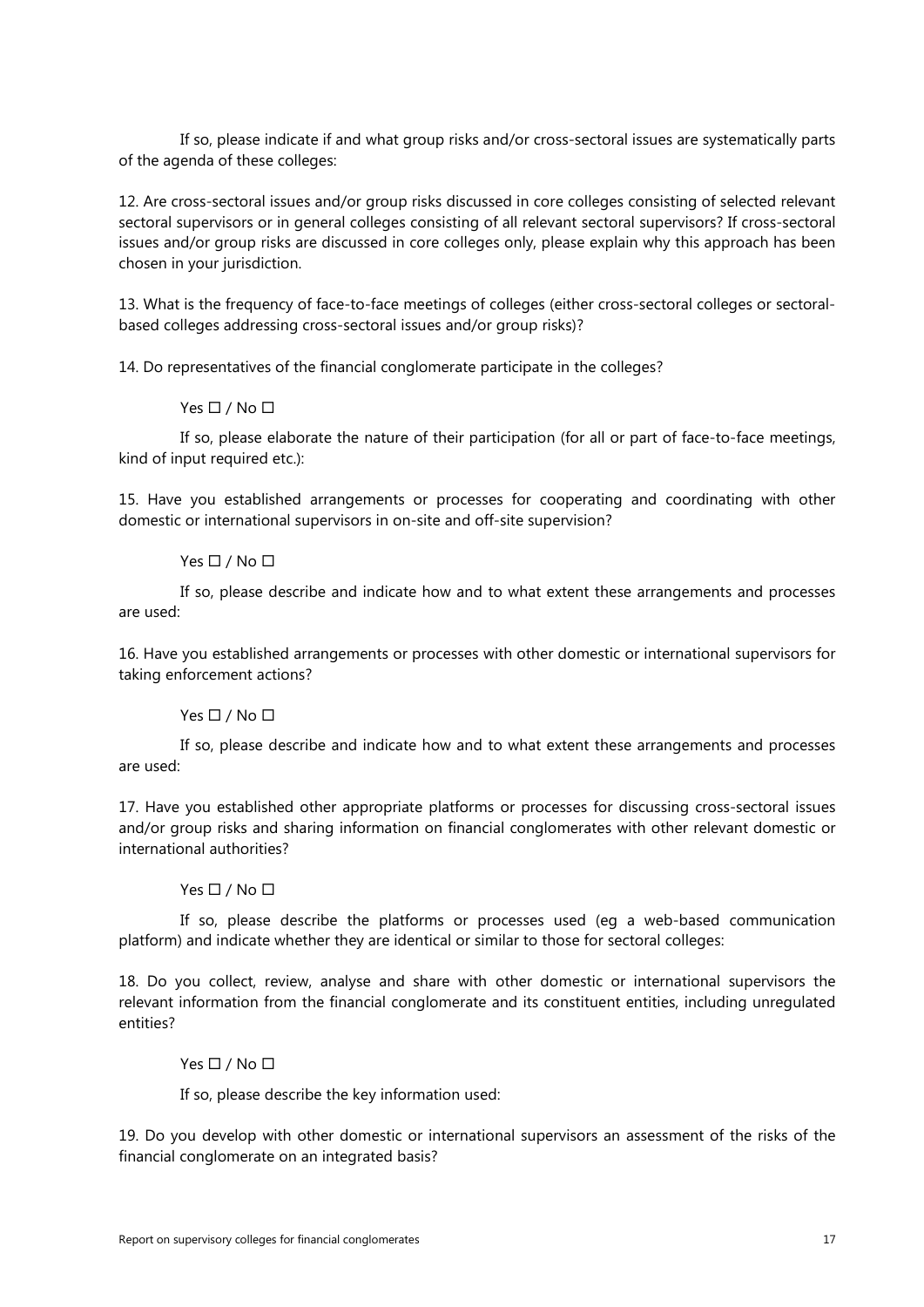Yes  $\Box$  / No  $\Box$ 

#### **Principles 10–14: Corporate governance**

The objective of this section is to provide an overview of the extent to which corporate governance issues are addressed within supervisory colleges.

- 20. Are the following topics usually discussed in the colleges?
	- (i) The corporate governance framework of the financial conglomerate: Yes  $\Box$  / No  $\Box$
	- (ii) The structure of the financial conglomerate:
		- Yes  $\Box$  / No  $\Box$
	- (iii) The suitability of board members, senior managers and key persons: Yes  $\Box$  / No  $\Box$
	- (iv) The financial conglomerate's overall strategy and risk appetite:

Yes  $\Box$  / No  $\Box$ 

(v) The remuneration policy of the financial conglomerate: Yes  $\Box$  / No  $\Box$ 

#### **Principles 15–20: Capital adequacy and liquidity**

The objective of this section is to provide an overview of the extent to which capital and liquidity issues, including relating to non-regulated entities, are addressed within supervisory colleges.

21. Are the following areas usually covered in the college's discussion?

- (i) The financial conglomerate's capital management policies: Yes  $\Box$  / No  $\Box$
- (ii) The financial conglomerate's capital adequacy assessment and measurement techniques: Yes  $\Box$  / No  $\Box$
- (iii) The financial conglomerate's liquidity situation: Yes  $\Box$  / No  $\Box$

22. Are non-regulated operational entities within a conglomerate that are significant to the financial activities of the conglomerate covered by the assessment in Q21?

Yes  $\Box$  / No  $\Box$  (Please specify if your answers vary for 21.i. – iii.)

#### **Principles 21–29: Risk management**

The objective of this section is to get an overview of the extent to which risk management issues are addressed within supervisory colleges.

23. Are the following areas usually covered in the college's discussion?

- (i) The general group-wide risk management framework: Yes  $\Box$  / No  $\Box$
- (ii) internal controls: Yes  $\Box$  / No  $\Box$
- (iii) risk tolerance levels: Yes  $\Box$  / No  $\Box$
- (iv) new business: Yes  $\Box$  / No  $\Box$
- (v) stress and scenario testing: Yes  $\Box$  / No  $\Box$
- (vi) risk aggregation: Yes  $\Box$  / No  $\Box$
- (vii) risk concentrations: Yes  $\Box$  / No  $\Box$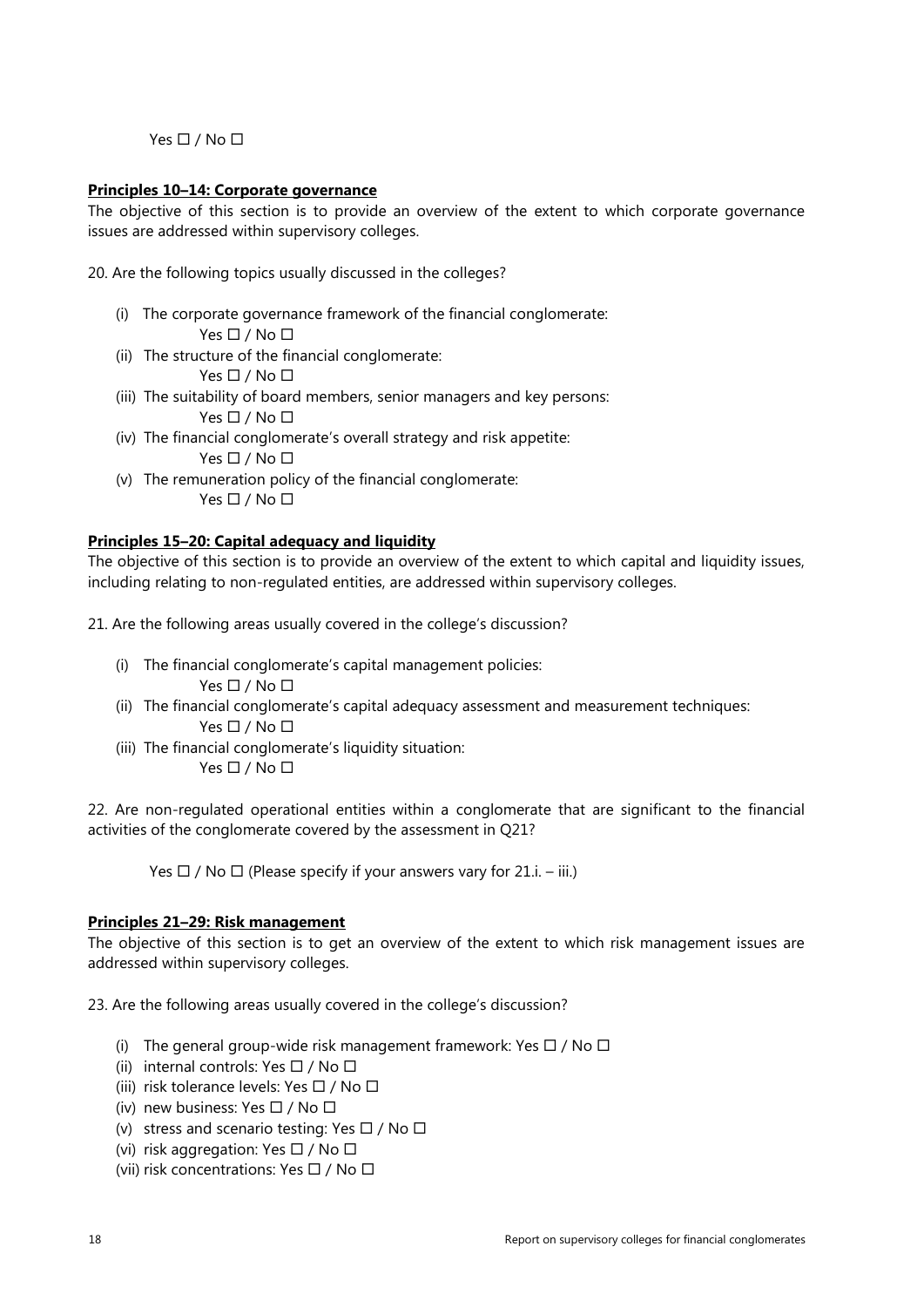(viii) intra-group transactions and exposures: Yes  $\Box$  / No  $\Box$ 

24. Are non-regulated operational entities within a conglomerate that are significant to the financial activities of the conglomerate covered by the assessment in Q 23?

Yes  $\Box$  / No  $\Box$  (Please specify if your answers vary for 23(i)–(viii)

25. Please indicate any additional relevant information with regard to the college's discussion on financial conglomerates issues and/or group risks:

#### **Others**

The objective of this section is to obtain an insight into the functioning of the financial conglomerates' framework in times of crisis or stress.

26. Are crisis management issues usually addressed within colleges?

Yes  $\Box$  / No  $\Box$ 

27. Do you have specific mechanisms of supervisory cooperation and coordination in periods of stress?

Yes  $\Box$  / No  $\Box$ 

If so, please describe:

28. Have you encountered any difficulties with sharing information during a period of stress on crosssectoral and cross-border issues?

Yes  $\Box$  / No  $\Box$  / N/A (no period of stress so far)  $\Box$ 

If so, please describe:

#### **Final**

Please provide in this section your general views on coverage of financial conglomerate issues within supervisory colleges.

29. Are you of the view that cross-sectoral issues are adequately and effectively reviewed within existing supervisory colleges?

Yes  $\Box$  / No  $\Box$ 

If yes, what are the key aspects or arrangements that achieve this?

If no, do you have any proposal to ensure that cross-sectoral issues are effectively reviewed within supervisory colleges?